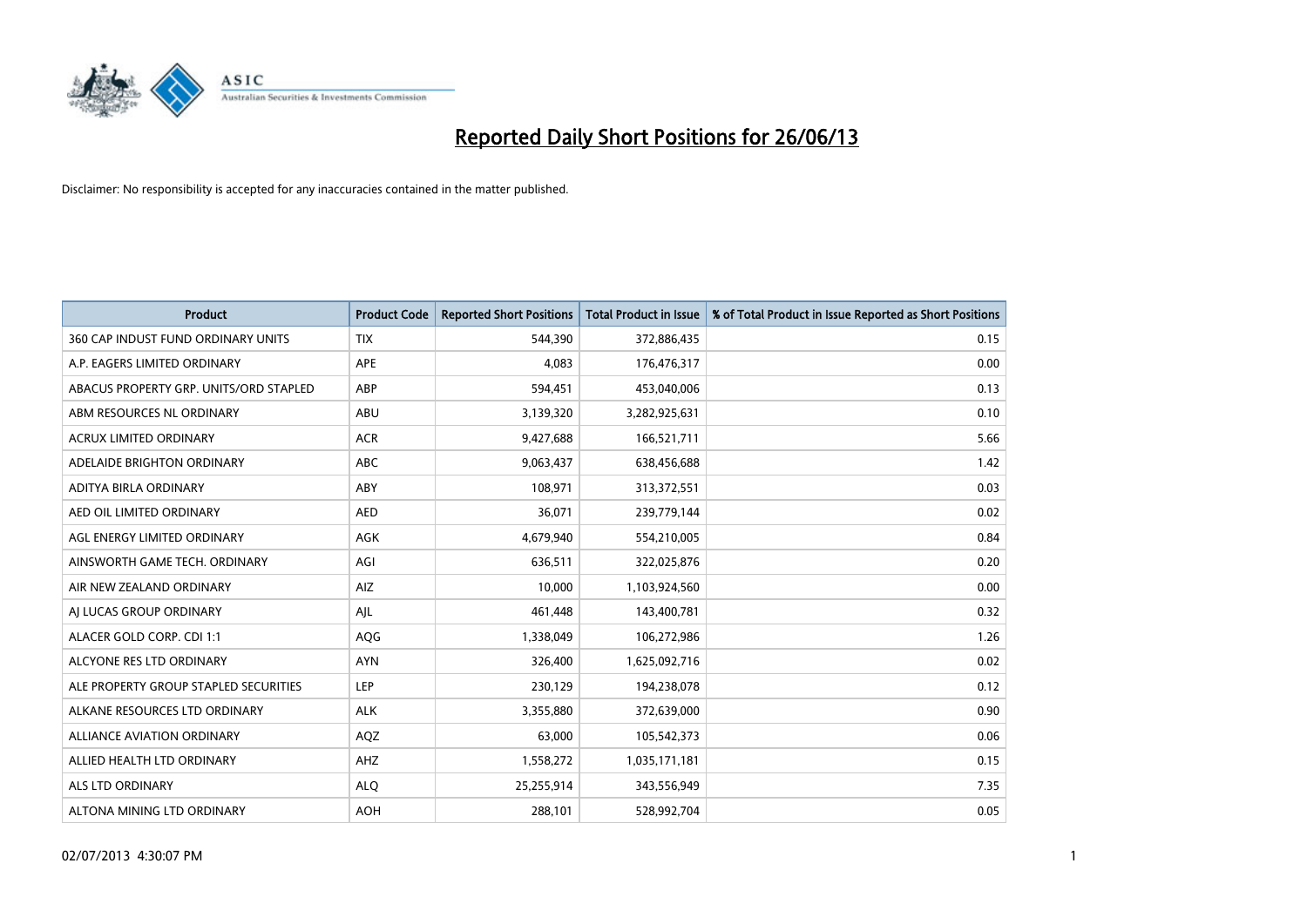

| <b>Product</b>                          | <b>Product Code</b> | <b>Reported Short Positions</b> | <b>Total Product in Issue</b> | % of Total Product in Issue Reported as Short Positions |
|-----------------------------------------|---------------------|---------------------------------|-------------------------------|---------------------------------------------------------|
| ALUMINA LIMITED ORDINARY                | <b>AWC</b>          | 208,684,000                     | 2,806,225,615                 | 7.44                                                    |
| AMALGAMATED HOLDINGS ORDINARY           | AHD                 | 10,261                          | 157,757,420                   | 0.01                                                    |
| AMCOM TELECOMM, ORDINARY                | AMM                 | 1,833,456                       | 244,557,101                   | 0.75                                                    |
| AMCOR LIMITED ORDINARY                  | AMC                 | 3,460,440                       | 1,206,684,923                 | 0.29                                                    |
| AMP LIMITED ORDINARY                    | AMP                 | 14,796,866                      | 2,944,564,649                 | 0.50                                                    |
| AMPELLA MINING ORDINARY                 | AMX                 | 930,625                         | 248,000,493                   | 0.38                                                    |
| ANGLOGOLD ASHANTI CDI 5:1               | AGG                 |                                 | 89,207,765                    | 0.00                                                    |
| ANSELL LIMITED ORDINARY                 | <b>ANN</b>          | 9,107,867                       | 130,617,963                   | 6.97                                                    |
| ANTARES ENERGY LTD ORDINARY             | <b>AZZ</b>          | 390,469                         | 255,000,000                   | 0.15                                                    |
| ANZ BANKING GRP LTD ORDINARY            | ANZ                 | 8,543,854                       | 2,743,949,704                 | 0.31                                                    |
| APA GROUP STAPLED SECURITIES            | APA                 | 12,335,392                      | 835,750,807                   | 1.48                                                    |
| APN NEWS & MEDIA ORDINARY               | <b>APN</b>          | 17,718,282                      | 661,526,586                   | 2.68                                                    |
| AQUARIUS PLATINUM. ORDINARY             | <b>AOP</b>          | 7,472,852                       | 486,851,336                   | 1.53                                                    |
| AOUILA RESOURCES ORDINARY               | <b>AQA</b>          | 13,294,843                      | 411,804,442                   | 3.23                                                    |
| ARAFURA RESOURCE LTD ORDINARY           | ARU                 | 8,367                           | 441,270,644                   | 0.00                                                    |
| ARB CORPORATION ORDINARY                | <b>ARP</b>          | 461,612                         | 72,481,302                    | 0.64                                                    |
| ARDENT LEISURE GROUP STAPLED SECURITIES | AAD                 | 4,100,872                       | 397,803,987                   | 1.03                                                    |
| ARENA REIT ORDINARY UNITS               | <b>ARF</b>          | 1,091,670                       | 206,342,963                   | 0.53                                                    |
| ARISTOCRAT LEISURE ORDINARY             | ALL                 | 9,772,421                       | 551,418,047                   | 1.77                                                    |
| ARRIUM LTD ORDINARY                     | ARI                 | 14,581,410                      | 1,355,433,903                 | 1.08                                                    |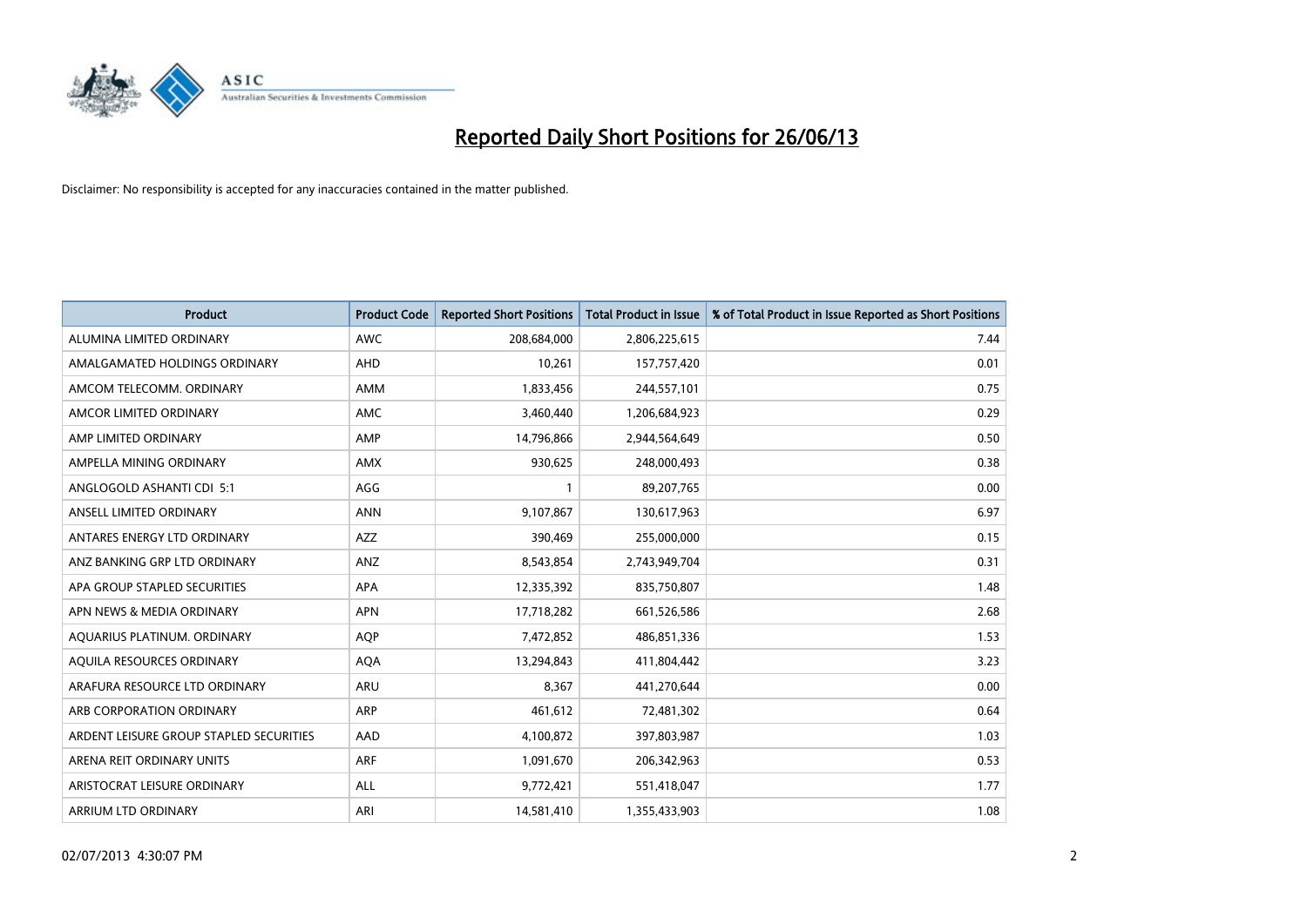

| <b>Product</b>                            | <b>Product Code</b> | <b>Reported Short Positions</b> | <b>Total Product in Issue</b> | % of Total Product in Issue Reported as Short Positions |
|-------------------------------------------|---------------------|---------------------------------|-------------------------------|---------------------------------------------------------|
| ASCIANO LIMITED ORDINARY                  | <b>AIO</b>          | 16,890,070                      | 975,385,664                   | 1.73                                                    |
| ASG GROUP LIMITED ORDINARY                | ASZ                 | 1,599,195                       | 206,720,839                   | 0.77                                                    |
| ASPEN GROUP ORD/UNITS STAPLED             | <b>APZ</b>          | 60,353                          | 1,192,665,422                 | 0.01                                                    |
| ASTRO JAP PROP GROUP STAPLED US PROHIBIT. | AJA                 | 124,804                         | 67,211,752                    | 0.19                                                    |
| ASX LIMITED ORDINARY                      | ASX                 | 3,397,373                       | 184,066,764                   | 1.85                                                    |
| ASX LIMITED RTS28-JUN-13 FORUS            | <b>ASXR</b>         | 4,463                           | 18,435,445                    | 0.02                                                    |
| ATLAS IRON LIMITED ORDINARY               | <b>AGO</b>          | 40,198,075                      | 909,718,409                   | 4.42                                                    |
| AUCKLAND INTERNATION ORDINARY             | AIA                 | 60,734                          | 1,322,564,489                 | 0.00                                                    |
| AURIZON HOLDINGS LTD ORDINARY             | AZJ                 | 9,020,020                       | 2,137,284,503                 | 0.42                                                    |
| <b>AURORA OIL &amp; GAS ORDINARY</b>      | <b>AUT</b>          | 3,782,571                       | 447,885,778                   | 0.84                                                    |
| AUSDRILL LIMITED ORDINARY                 | ASL                 | 6,063,289                       | 312,277,224                   | 1.94                                                    |
| AUSENCO LIMITED ORDINARY                  | AAX                 | 1,035,212                       | 123,527,574                   | 0.84                                                    |
| AUSTAL LIMITED ORDINARY                   | ASB                 | 795,786                         | 346,007,639                   | 0.23                                                    |
| AUSTBROKERS HOLDINGS ORDINARY             | <b>AUB</b>          | 41,238                          | 58,148,980                    | 0.07                                                    |
| AUSTIN ENGINEERING ORDINARY               | ANG                 | 644,823                         | 73,164,403                    | 0.88                                                    |
| AUSTRALAND PROPERTY STAPLED SECURITY      | <b>ALZ</b>          | 1,189,692                       | 578,324,670                   | 0.21                                                    |
| AUSTRALIAN AGRICULT. ORDINARY             | AAC                 | 2,620,714                       | 313,113,358                   | 0.84                                                    |
| AUSTRALIAN EDUCATION UNITS                | <b>AEU</b>          | 351                             | 175,465,397                   | 0.00                                                    |
| AUSTRALIAN INFR LTD ORDINARY              | <b>AIX</b>          | 14,362                          | 620,733,944                   | 0.00                                                    |
| AUSTRALIAN PHARM. ORDINARY                | API                 | 381                             | 488,115,883                   | 0.00                                                    |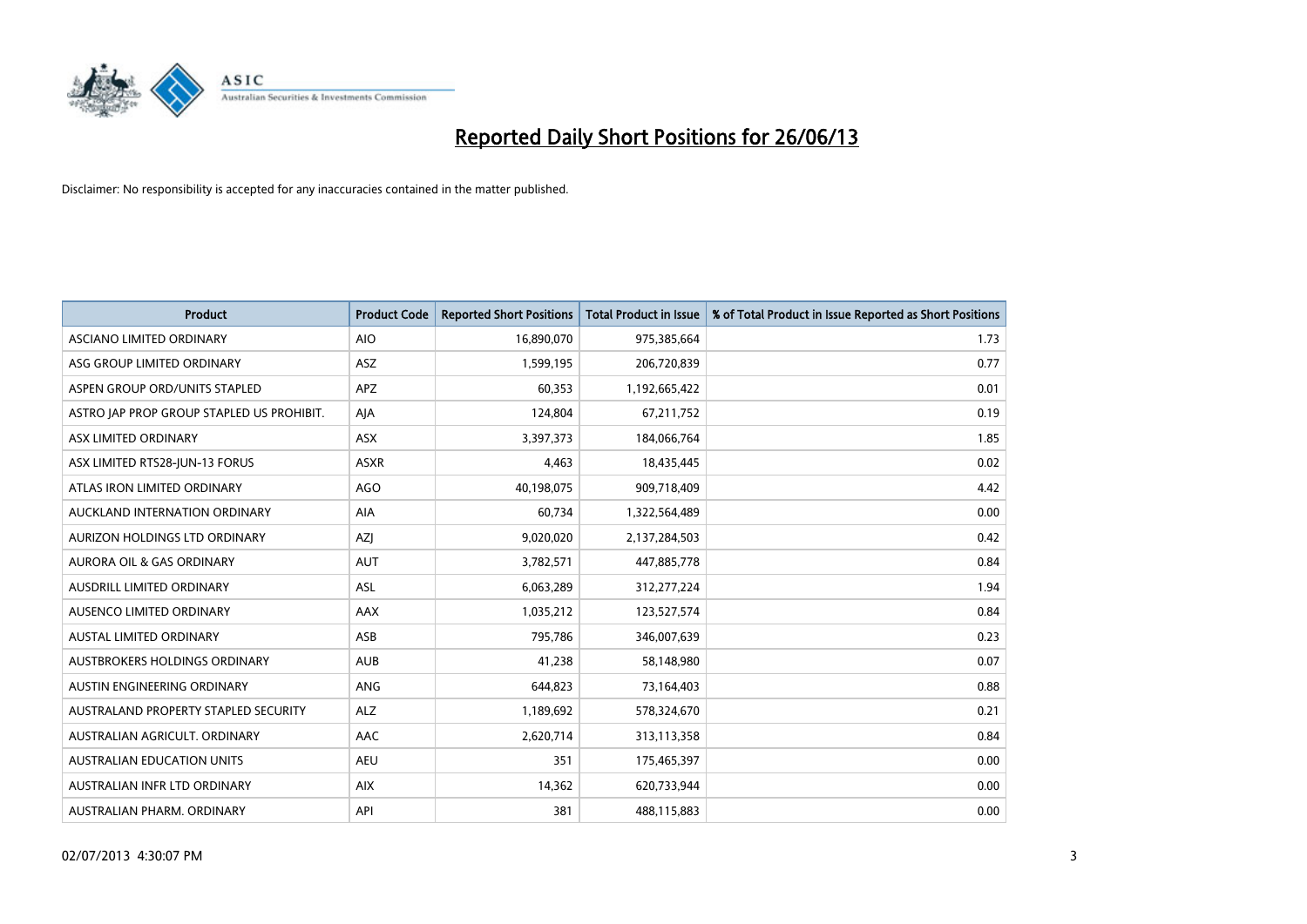

| <b>Product</b>                                | <b>Product Code</b> | <b>Reported Short Positions</b> | <b>Total Product in Issue</b> | % of Total Product in Issue Reported as Short Positions |
|-----------------------------------------------|---------------------|---------------------------------|-------------------------------|---------------------------------------------------------|
| AUTOMOTIVE HOLDINGS ORDINARY                  | <b>AHE</b>          | 501,707                         | 260,579,682                   | 0.19                                                    |
| AVIENNINGS LIMITED ORDINARY                   | AVI                 | 2,169,947                       | 384,423,851                   | 0.56                                                    |
| AWE LIMITED ORDINARY                          | <b>AWE</b>          | 3,429,038                       | 522,116,985                   | 0.66                                                    |
| AZUMAH RESOURCES ORDINARY                     | <b>AZM</b>          | 1,582                           | 334,064,096                   | 0.00                                                    |
| <b>BANDANNA ENERGY ORDINARY</b>               | <b>BND</b>          | 23,550,148                      | 528,481,199                   | 4.46                                                    |
| BANK OF QUEENSLAND. ORDINARY                  | <b>BOO</b>          | 5,995,073                       | 318,192,231                   | 1.88                                                    |
| <b>BASE RES LIMITED ORDINARY</b>              | <b>BSE</b>          | 3,817,915                       | 561,840,029                   | 0.68                                                    |
| BATHURST RES NZ LTD ORDINARY                  | <b>BRL</b>          | 35,672,440                      | 699,247,997                   | 5.10                                                    |
| <b>BATHURST RESOURCES ORDINARY</b>            | <b>BTU</b>          | 3,119,515                       | 699,247,997                   | 0.45                                                    |
| <b>BC IRON LIMITED ORDINARY</b>               | <b>BCI</b>          | 522,760                         | 123,279,384                   | 0.42                                                    |
| BEACH ENERGY LIMITED ORDINARY                 | <b>BPT</b>          | 19,166,676                      | 1,268,647,188                 | 1.51                                                    |
| BEADELL RESOURCE LTD ORDINARY                 | <b>BDR</b>          | 55,970,545                      | 786,477,280                   | 7.12                                                    |
| <b>BEGA CHEESE LTD ORDINARY</b>               | <b>BGA</b>          | 12,456                          | 151,866,050                   | 0.01                                                    |
| BENDIGO AND ADELAIDE ORDINARY                 | <b>BEN</b>          | 14,859,673                      | 407,185,500                   | 3.65                                                    |
| BERKELEY RESOURCES ORDINARY                   | <b>BKY</b>          | 618,550                         | 179,393,323                   | 0.34                                                    |
| <b>BHP BILLITON LIMITED ORDINARY</b>          | <b>BHP</b>          | 6,160,420                       | 3,211,691,105                 | 0.19                                                    |
| <b>BILLABONG ORDINARY</b>                     | <b>BBG</b>          | 12,682,125                      | 478,944,292                   | 2.65                                                    |
| <b>BLACKMORES LIMITED ORDINARY</b>            | <b>BKL</b>          | 4.784                           | 16,972,069                    | 0.03                                                    |
| <b>BLACKTHORN RESOURCES ORD US PROHIBITED</b> | <b>BTR</b>          | 571,827                         | 164,285,950                   | 0.35                                                    |
| BLUESCOPE STEEL LTD ORDINARY                  | <b>BSL</b>          | 9,023,049                       | 558,243,305                   | 1.62                                                    |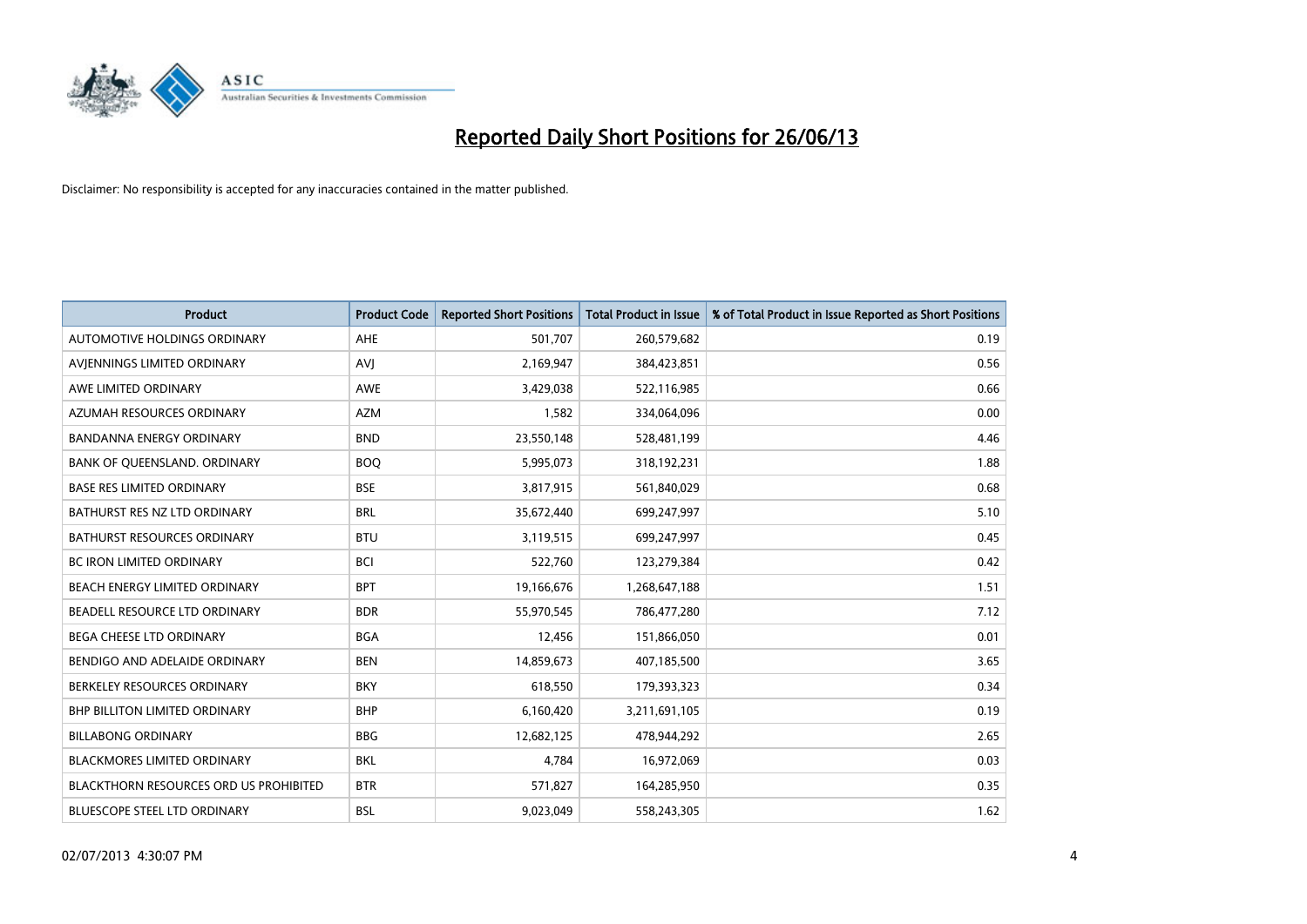

| <b>Product</b>                       | <b>Product Code</b> | <b>Reported Short Positions</b> | <b>Total Product in Issue</b> | % of Total Product in Issue Reported as Short Positions |
|--------------------------------------|---------------------|---------------------------------|-------------------------------|---------------------------------------------------------|
| <b>BOART LONGYEAR ORDINARY</b>       | <b>BLY</b>          | 32,750,284                      | 461,163,412                   | 7.10                                                    |
| BORAL LIMITED. ORDINARY              | <b>BLD</b>          | 44,342,035                      | 774,000,641                   | 5.73                                                    |
| <b>BRADKEN LIMITED ORDINARY</b>      | <b>BKN</b>          | 11,484,009                      | 169,240,662                   | 6.79                                                    |
| <b>BRAMBLES LIMITED ORDINARY</b>     | <b>BXB</b>          | 2,987,923                       | 1,557,367,436                 | 0.19                                                    |
| BREVILLE GROUP LTD ORDINARY          | <b>BRG</b>          | 5,610,607                       | 130,095,322                   | 4.31                                                    |
| <b>BRICKWORKS LIMITED ORDINARY</b>   | <b>BKW</b>          | 9,275                           | 147,818,132                   | 0.01                                                    |
| <b>BROCKMAN MINING LTD ORDINARY</b>  | <b>BCK</b>          | 90,995                          | 7,894,482,131                 | 0.00                                                    |
| BT INVESTMENT MNGMNT ORDINARY        | <b>BTT</b>          | 82,990                          | 274,214,460                   | 0.03                                                    |
| <b>BUCCANEER ENERGY LTD ORDINARY</b> | <b>BCC</b>          | 500,000                         | 1,545,852,999                 | 0.03                                                    |
| <b>BURU ENERGY ORDINARY</b>          | <b>BRU</b>          | 11,487,461                      | 274,036,429                   | 4.19                                                    |
| <b>BWP TRUST ORDINARY UNITS</b>      | <b>BWP</b>          | 4,234,920                       | 537,753,954                   | 0.79                                                    |
| <b>CABCHARGE AUSTRALIA ORDINARY</b>  | CAB                 | 9,994,345                       | 120,430,683                   | 8.30                                                    |
| CALTEX AUSTRALIA ORDINARY            | <b>CTX</b>          | 2,906,245                       | 270,000,000                   | 1.08                                                    |
| CAPE LAMBERT RES LTD ORDINARY        | <b>CFE</b>          | 63,832                          | 681,741,942                   | 0.01                                                    |
| CARABELLA RES LTD ORDINARY           | <b>CLR</b>          | 100,000                         | 152,361,547                   | 0.07                                                    |
| <b>CARBON ENERGY ORDINARY</b>        | <b>CNX</b>          | 4,533                           | 786,889,705                   | 0.00                                                    |
| CARDNO LIMITED ORDINARY              | CDD                 | 10,495,973                      | 143,726,327                   | 7.30                                                    |
| CARINDALE PROPERTY UNIT              | <b>CDP</b>          | 1,898                           | 70,000,000                    | 0.00                                                    |
| CARNARVON PETROLEUM ORDINARY         | <b>CVN</b>          | 39,246                          | 934,109,501                   | 0.00                                                    |
| CARSALES.COM LTD ORDINARY            | <b>CRZ</b>          | 2,098,943                       | 236,171,964                   | 0.89                                                    |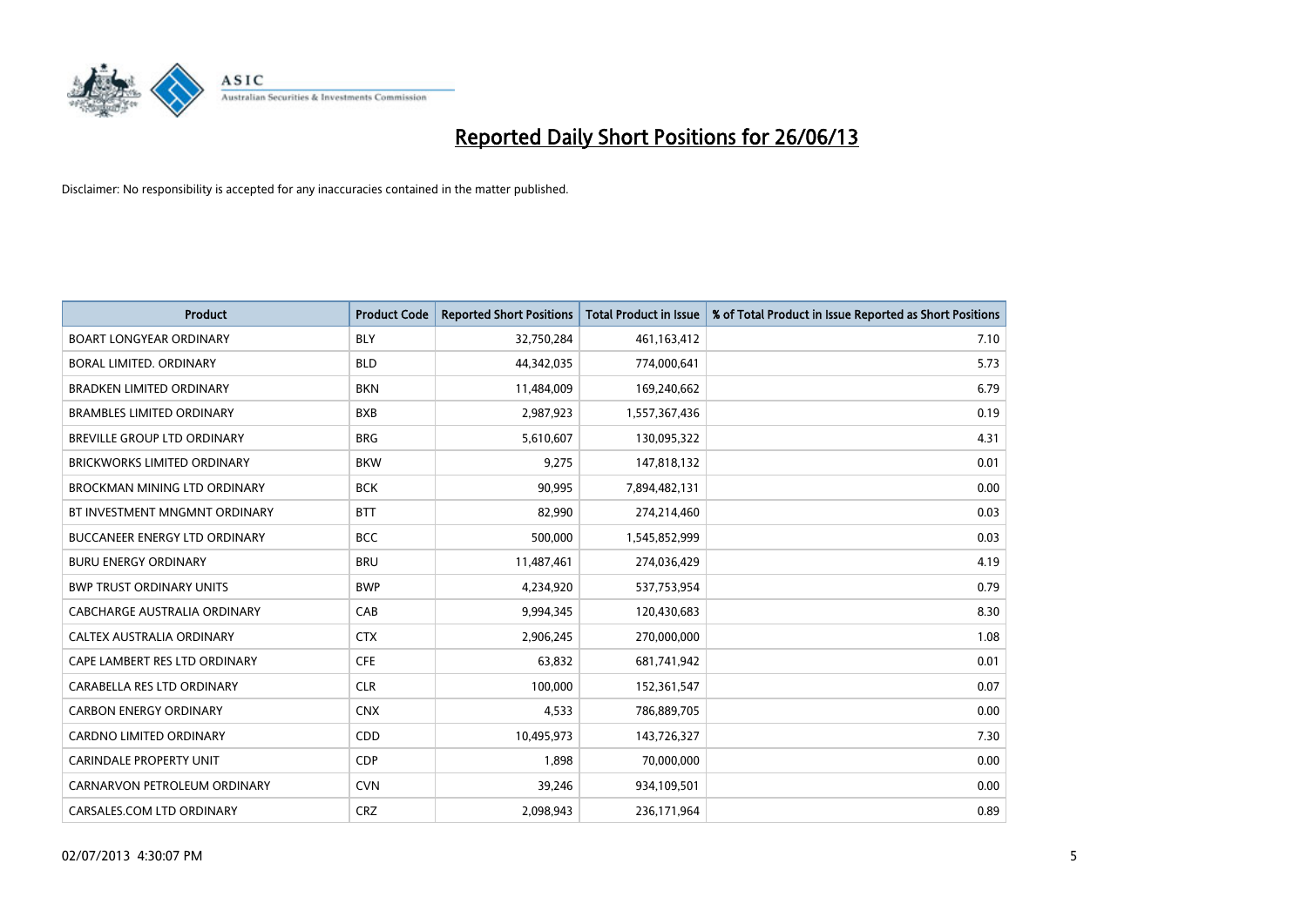

| <b>Product</b>                          | <b>Product Code</b> | <b>Reported Short Positions</b> | <b>Total Product in Issue</b> | % of Total Product in Issue Reported as Short Positions |
|-----------------------------------------|---------------------|---------------------------------|-------------------------------|---------------------------------------------------------|
| <b>CASH CONVERTERS ORDINARY</b>         | CCV                 | 2,226,238                       | 423,861,025                   | 0.53                                                    |
| CEDAR WOODS PROP. ORDINARY              | <b>CWP</b>          | 96,890                          | 73,359,551                    | 0.13                                                    |
| CENTRAL PETROLEUM ORDINARY              | <b>CTP</b>          | 906,738                         | 1,440,078,845                 | 0.06                                                    |
| <b>CERAMIC FUEL CELLS ORDINARY</b>      | <b>CFU</b>          | 584,518                         | 1,591,941,620                 | 0.04                                                    |
| CFS RETAIL TRUST GRP STAPLED SECURITIES | <b>CFX</b>          | 58,997,165                      | 2,828,495,659                 | 2.09                                                    |
| CHALLENGER DIV.PRO. STAPLED UNITS       | <b>CDI</b>          | 107,267                         | 214,101,013                   | 0.05                                                    |
| <b>CHALLENGER LIMITED ORDINARY</b>      | <b>CGF</b>          | 3,264,860                       | 532,164,145                   | 0.61                                                    |
| CHANDLER MACLEOD LTD ORDINARY           | <b>CMG</b>          | 458,039                         | 469,679,390                   | 0.10                                                    |
| CHARTER HALL GROUP STAPLED US PROHIBIT. | <b>CHC</b>          | 399,919                         | 302,262,312                   | 0.13                                                    |
| <b>CHARTER HALL RETAIL UNITS</b>        | <b>COR</b>          | 6,666,484                       | 337,582,974                   | 1.97                                                    |
| <b>CHORUS LIMITED ORDINARY</b>          | <b>CNU</b>          | 146,596                         | 389,299,049                   | 0.04                                                    |
| CITIGOLD CORP LTD ORDINARY              | <b>CTO</b>          | 153,427                         | 1,352,907,765                 | 0.01                                                    |
| <b>CLOUGH LIMITED ORDINARY</b>          | <b>CLO</b>          | 6,751,155                       | 778,020,042                   | 0.87                                                    |
| COAL OF AFRICA LTD ORDINARY             | <b>CZA</b>          | 426                             | 1,048,368,613                 | 0.00                                                    |
| <b>COALSPUR MINES LTD ORDINARY</b>      | <b>CPL</b>          | 7,438,395                       | 639,748,901                   | 1.16                                                    |
| COCA-COLA AMATIL ORDINARY               | <b>CCL</b>          | 6,024,629                       | 763,590,249                   | 0.79                                                    |
| COCHLEAR LIMITED ORDINARY               | <b>COH</b>          | 4,156,237                       | 57,040,932                    | 7.29                                                    |
| COCKATOO COAL ORDINARY                  | <b>COK</b>          | 9,898,884                       | 1,021,101,465                 | 0.97                                                    |
| <b>CODAN LIMITED ORDINARY</b>           | <b>CDA</b>          | 800,598                         | 176,926,104                   | 0.45                                                    |
| <b>COFFEY INTERNATIONAL ORDINARY</b>    | <b>COF</b>          | 1,917                           | 255,833,165                   | 0.00                                                    |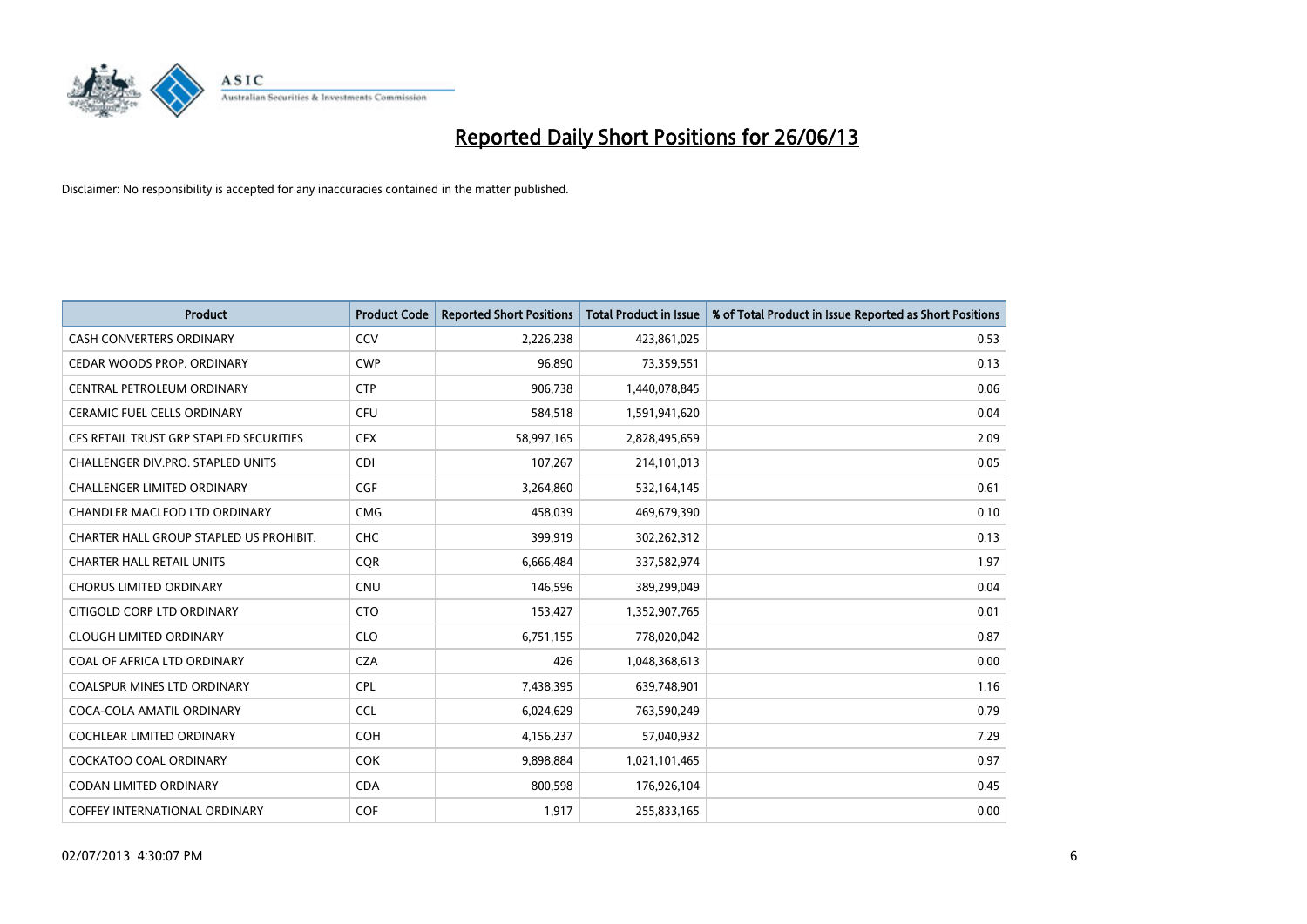

| <b>Product</b>                          | <b>Product Code</b> | <b>Reported Short Positions</b> | <b>Total Product in Issue</b> | % of Total Product in Issue Reported as Short Positions |
|-----------------------------------------|---------------------|---------------------------------|-------------------------------|---------------------------------------------------------|
| <b>COLLINS FOODS LTD ORDINARY</b>       | <b>CKF</b>          | 571,011                         | 93,000,003                    | 0.61                                                    |
| COMMONWEALTH BANK, ORDINARY             | <b>CBA</b>          | 9,807,228                       | 1,611,928,836                 | 0.61                                                    |
| <b>COMMONWEALTH PROP ORDINARY UNITS</b> | <b>CPA</b>          | 32,228,254                      | 2,347,003,413                 | 1.37                                                    |
| <b>COMPASS RESOURCES ORDINARY</b>       | <b>CMR</b>          | 7,472                           | 1,403,744,100                 | 0.00                                                    |
| <b>COMPUTERSHARE LTD ORDINARY</b>       | <b>CPU</b>          | 11,960,199                      | 556,203,079                   | 2.15                                                    |
| <b>CORP TRAVEL LIMITED ORDINARY</b>     | <b>CTD</b>          | 191,529                         | 78,081,184                    | 0.25                                                    |
| <b>CREDIT CORP GROUP ORDINARY</b>       | <b>CCP</b>          | 98,715                          | 45,932,899                    | 0.21                                                    |
| <b>CROMWELL PROP STAPLED SECURITIES</b> | <b>CMW</b>          | 5,116,296                       | 1,713,721,456                 | 0.30                                                    |
| <b>CROWN LIMITED ORDINARY</b>           | <b>CWN</b>          | 1,620,186                       | 728,394,185                   | 0.22                                                    |
| <b>CSG LIMITED ORDINARY</b>             | <b>CSV</b>          | 265,573                         | 278,155,477                   | 0.10                                                    |
| <b>CSL LIMITED ORDINARY</b>             | <b>CSL</b>          | 951,120                         | 488,086,870                   | 0.19                                                    |
| <b>CSR LIMITED ORDINARY</b>             | <b>CSR</b>          | 45,435,055                      | 506,000,315                   | 8.98                                                    |
| <b>CUDECO LIMITED ORDINARY</b>          | CDU                 | 4,788,127                       | 204,877,294                   | 2.34                                                    |
| DART ENERGY LTD ORDINARY                | <b>DTE</b>          | 14,540,973                      | 878,988,226                   | 1.65                                                    |
| DATA#3 LIMITED ORDINARY                 | <b>DTL</b>          | 113,578                         | 153,974,950                   | 0.07                                                    |
| DAVID JONES LIMITED ORDINARY            | <b>DIS</b>          | 57,832,769                      | 535,002,401                   | 10.81                                                   |
| DECMIL GROUP LIMITED ORDINARY           | <b>DCG</b>          | 5,776,784                       | 168,203,219                   | 3.43                                                    |
| DEEP YELLOW LIMITED ORDINARY            | <b>DYL</b>          | 840                             | 1,560,859,287                 | 0.00                                                    |
| DEXUS PROPERTY GROUP STAPLED UNITS      | <b>DXS</b>          | 15,941,981                      | 4,839,024,176                 | 0.33                                                    |
| DISCOVERY METALS LTD ORDINARY           | <b>DML</b>          | 10,595,409                      | 486,986,451                   | 2.18                                                    |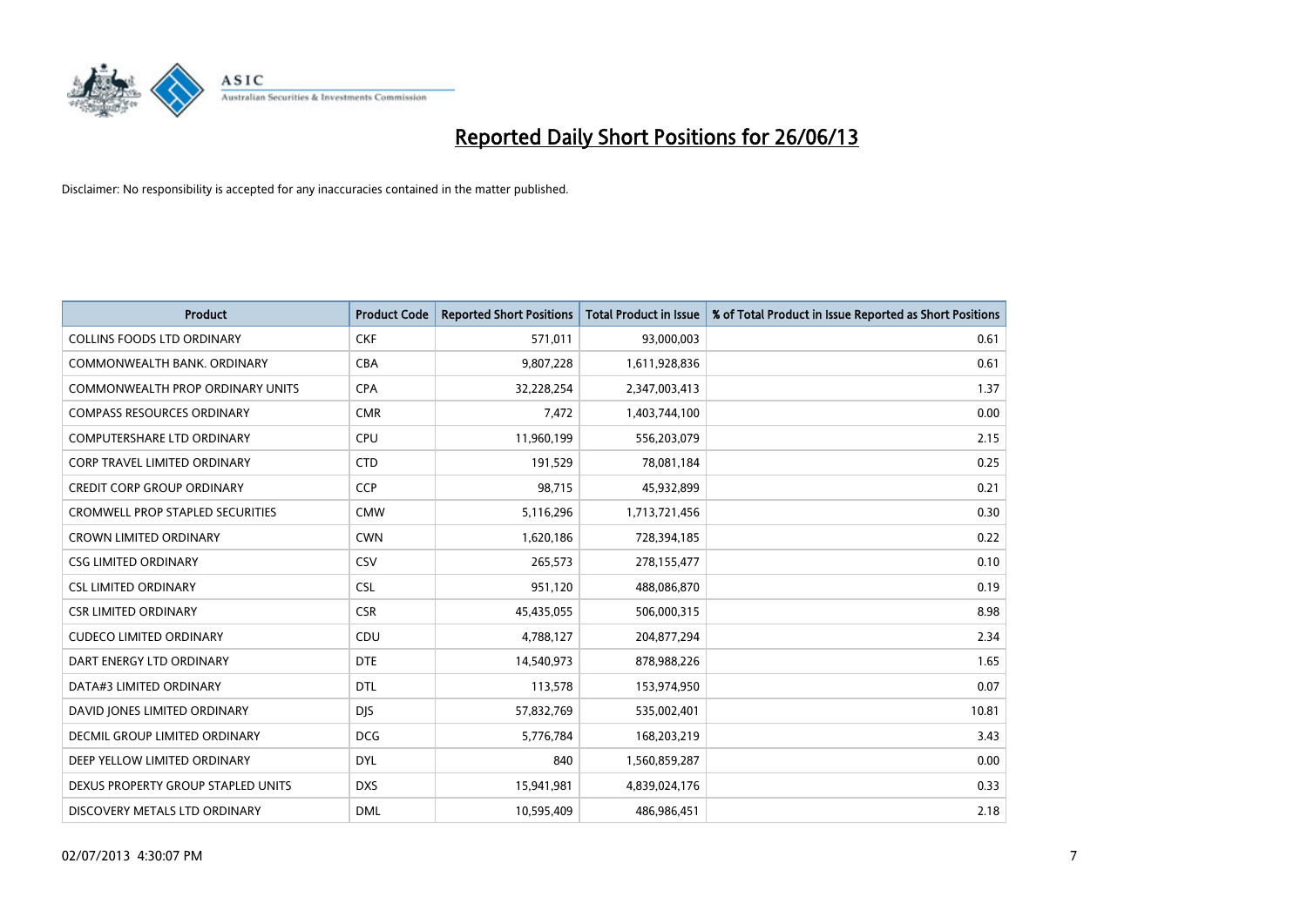

| <b>Product</b>                       | <b>Product Code</b> | <b>Reported Short Positions</b> | <b>Total Product in Issue</b> | % of Total Product in Issue Reported as Short Positions |
|--------------------------------------|---------------------|---------------------------------|-------------------------------|---------------------------------------------------------|
| DOMINO PIZZA ENTERPR ORDINARY        | <b>DMP</b>          | 355,939                         | 70,192,674                    | 0.51                                                    |
| DORAY MINERALS LTD ORDINARY          | <b>DRM</b>          | 57,921                          | 141,866,768                   | 0.04                                                    |
| DOWNER EDI LIMITED ORDINARY          | <b>DOW</b>          | 9,697,430                       | 433,409,429                   | 2.24                                                    |
| DRILLSEARCH ENERGY ORDINARY          | <b>DLS</b>          | 19,135,703                      | 427,753,371                   | 4.47                                                    |
| DUET GROUP STAPLED US PROHIBIT.      | <b>DUE</b>          | 27,977,210                      | 1,169,314,842                 | 2.39                                                    |
| DULUXGROUP LIMITED ORDINARY          | <b>DLX</b>          | 5,869,839                       | 376,810,326                   | 1.56                                                    |
| <b>DWS LTD ORDINARY</b>              | <b>DWS</b>          | 464,650                         | 132,362,763                   | 0.35                                                    |
| ECHO ENTERTAINMENT ORDINARY          | <b>EGP</b>          | 9,995,192                       | 825,672,730                   | 1.21                                                    |
| <b>ELDERS LIMITED ORDINARY</b>       | <b>ELD</b>          | 18,008,293                      | 448,598,480                   | 4.01                                                    |
| ELEMENTAL MINERALS ORDINARY          | <b>ELM</b>          | 34,702                          | 288,587,228                   | 0.01                                                    |
| ELEMENTOS LIMITED ORDINARY           | <b>ELT</b>          | 16                              | 154,349,209                   | 0.00                                                    |
| <b>EMECO HOLDINGS ORDINARY</b>       | <b>EHL</b>          | 8,916,476                       | 599,675,707                   | 1.49                                                    |
| <b>ENDEAVOUR MIN CORP CDI 1:1</b>    | <b>EVR</b>          | 4,925                           | 126,540,908                   | 0.00                                                    |
| <b>ENERGY RESOURCES ORDINARY 'A'</b> | <b>ERA</b>          | 6,035,065                       | 517,725,062                   | 1.17                                                    |
| <b>ENERGY WORLD CORPOR, ORDINARY</b> | <b>EWC</b>          | 25,786,834                      | 1,734,166,672                 | 1.49                                                    |
| <b>ENVESTRA LIMITED ORDINARY</b>     | <b>ENV</b>          | 8,744,393                       | 1,796,808,474                 | 0.49                                                    |
| EQUATORIAL RES LTD ORDINARY          | EQX                 | 8                               | 119,835,353                   | 0.00                                                    |
| ERM POWER LIMITED ORDINARY           | <b>EPW</b>          | 62,584                          | 203,332,935                   | 0.03                                                    |
| ETHANE PIPELINE STAPLED SECURITIES   | <b>EPX</b>          | 2,079                           | 69,302,275                    | 0.00                                                    |
| EVOLUTION MINING LTD ORDINARY        | <b>EVN</b>          | 13,582,190                      | 708,092,989                   | 1.92                                                    |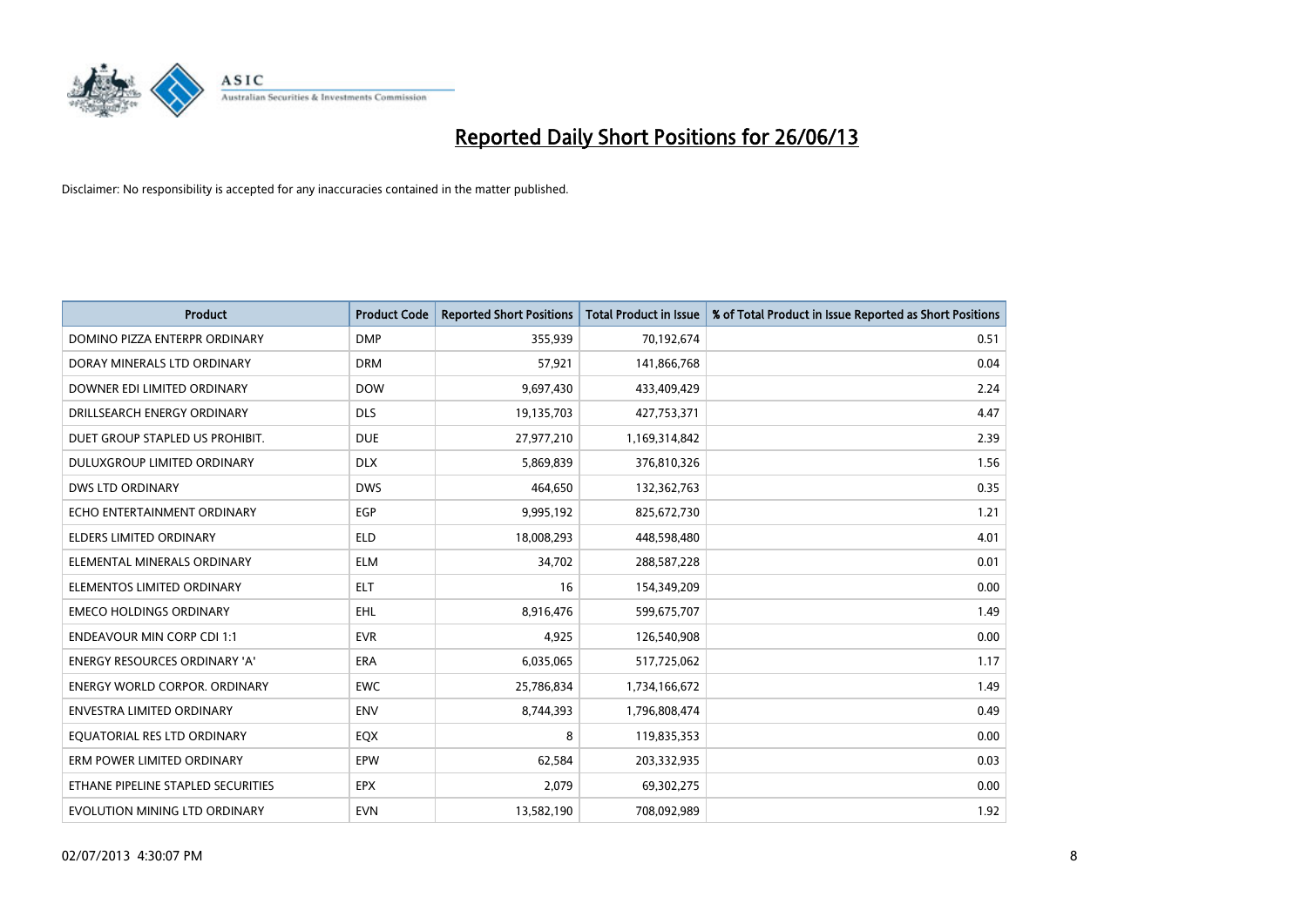

| <b>Product</b>                         | <b>Product Code</b> | <b>Reported Short Positions</b> | <b>Total Product in Issue</b> | % of Total Product in Issue Reported as Short Positions |
|----------------------------------------|---------------------|---------------------------------|-------------------------------|---------------------------------------------------------|
| EXCELA LIMITED RIGHTS 27-JUN-13        | <b>EXAR</b>         | 37,492                          | 140,000,000                   | 0.03                                                    |
| FAIRFAX MEDIA LTD ORDINARY             | <b>FXI</b>          | 349,483,163                     | 2,351,955,725                 | 14.86                                                   |
| <b>FANTASTIC HOLDINGS ORDINARY</b>     | <b>FAN</b>          | 74,290                          | 102,739,538                   | 0.07                                                    |
| FAR LTD ORDINARY                       | <b>FAR</b>          | 22,779,247                      | 2,499,846,742                 | 0.91                                                    |
| FEDERATION CNTRES ORD/UNIT STAPLED SEC | FDC                 | 2,666,765                       | 1,427,641,565                 | 0.19                                                    |
| FINBAR GROUP LIMITED ORDINARY          | <b>FRI</b>          | 68,336                          | 218,006,169                   | 0.03                                                    |
| FISHER & PAYKEL H. ORDINARY            | <b>FPH</b>          | 489,980                         | 542,620,370                   | 0.09                                                    |
| FKP PROPERTY GROUP STAPLED SECURITIES  | <b>FKP</b>          | 7,993,440                       | 321,578,705                   | 2.49                                                    |
| FLEETWOOD CORP ORDINARY                | <b>FWD</b>          | 1,814,316                       | 60,522,619                    | 3.00                                                    |
| FLETCHER BUILDING ORDINARY             | <b>FBU</b>          | 4,259,064                       | 686,096,427                   | 0.62                                                    |
| FLEXIGROUP LIMITED ORDINARY            | <b>FXL</b>          | 789,601                         | 301,655,394                   | 0.26                                                    |
| <b>FLIGHT CENTRE ORDINARY</b>          | <b>FLT</b>          | 10,971,192                      | 100,422,760                   | 10.93                                                   |
| FLINDERS MINES LTD ORDINARY            | <b>FMS</b>          | 4,624,123                       | 1,821,300,404                 | 0.25                                                    |
| <b>FOCUS MINERALS LTD ORDINARY</b>     | <b>FML</b>          | 32,804,260                      | 9,137,375,877                 | 0.36                                                    |
| <b>FORGE GROUP LIMITED ORDINARY</b>    | FGE                 | 1,032,224                       | 86,169,014                    | 1.20                                                    |
| FORTESCUE METALS GRP ORDINARY          | <b>FMG</b>          | 185,989,939                     | 3,113,798,659                 | 5.97                                                    |
| <b>G.U.D. HOLDINGS ORDINARY</b>        | GUD                 | 5,723,688                       | 71,341,319                    | 8.02                                                    |
| <b>G8 EDUCATION LIMITED ORDINARY</b>   | <b>GEM</b>          | 2,084,853                       | 272,151,612                   | 0.77                                                    |
| <b>GALAXY RESOURCES ORDINARY</b>       | <b>GXY</b>          | 3,850,326                       | 584,355,501                   | 0.66                                                    |
| <b>GENETIC TECHNOLOGIES ORDINARY</b>   | <b>GTG</b>          | 165,000                         | 475,471,819                   | 0.03                                                    |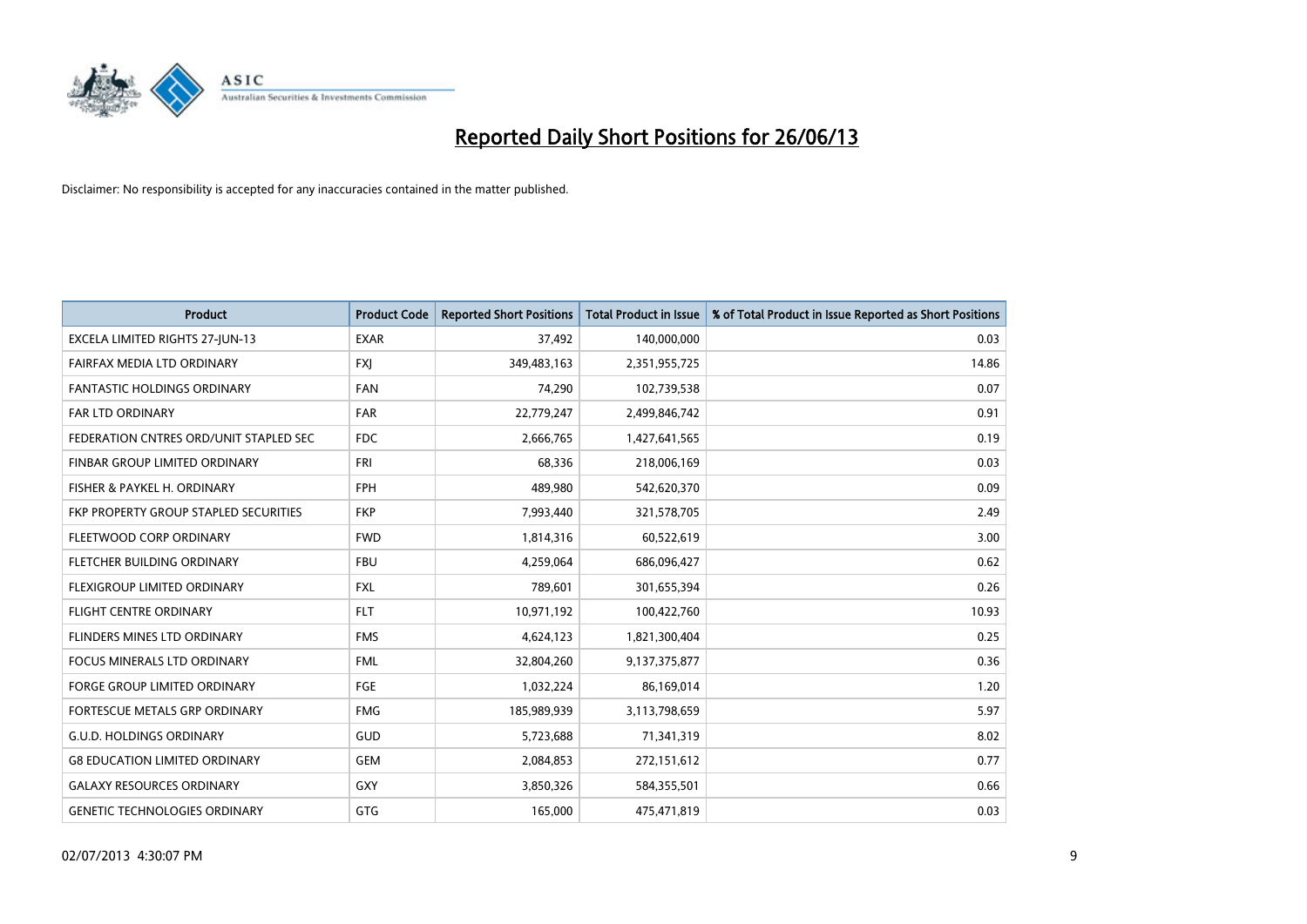

| <b>Product</b>                                   | <b>Product Code</b> | <b>Reported Short Positions</b> | <b>Total Product in Issue</b> | % of Total Product in Issue Reported as Short Positions |
|--------------------------------------------------|---------------------|---------------------------------|-------------------------------|---------------------------------------------------------|
| <b>GEODYNAMICS LIMITED ORDINARY</b>              | GDY                 | 850                             | 406,452,608                   | 0.00                                                    |
| <b>GINDALBIE METALS LTD ORDINARY</b>             | <b>GBG</b>          | 53,119,788                      | 1,492,154,301                 | 3.56                                                    |
| <b>GOODMAN FIELDER, ORDINARY</b>                 | GFF                 | 40,069,908                      | 1,955,559,207                 | 2.05                                                    |
| <b>GOODMAN GROUP STAPLED</b>                     | <b>GMG</b>          | 5,491,331                       | 1,713,233,947                 | 0.32                                                    |
| <b>GPT GROUP STAPLED SEC.</b>                    | GPT                 | 2,831,967                       | 1,768,731,729                 | 0.16                                                    |
| <b>GRAINCORP LIMITED A CLASS ORDINARY</b>        | <b>GNC</b>          | 1,091,270                       | 228,855,628                   | 0.48                                                    |
| <b>GRANGE RESOURCES, ORDINARY</b>                | GRR                 | 1,292,919                       | 1,156,492,195                 | 0.11                                                    |
| <b>GREENLAND MIN EN LTD ORDINARY</b>             | GGG                 | 5,403,258                       | 571,975,263                   | 0.94                                                    |
| <b>GROWTHPOINT PROPERTY ORD/UNIT STAPLED SEC</b> | GOZ                 | 121,671                         | 402,830,366                   | 0.03                                                    |
| <b>GRYPHON MINERALS LTD ORDINARY</b>             | GRY                 | 14,650,257                      | 400,464,983                   | 3.66                                                    |
| <b>GUILDFORD COAL LTD ORDINARY</b>               | <b>GUF</b>          | 921,741                         | 635,046,899                   | 0.15                                                    |
| <b>GUNNS LIMITED ORDINARY</b>                    | <b>GNS</b>          | 51,772,667                      | 848,401,559                   | 6.10                                                    |
| <b>GWA GROUP LTD ORDINARY</b>                    | <b>GWA</b>          | 11,406,247                      | 306,533,770                   | 3.72                                                    |
| HARVEY NORMAN ORDINARY                           | <b>HVN</b>          | 84,587,846                      | 1,062,316,784                 | 7.96                                                    |
| HASTIE GROUP LIMITED ORDINARY                    | <b>HST</b>          | 5,000                           | 137,353,504                   | 0.00                                                    |
| HENDERSON GROUP CDI 1:1                          | <b>HGG</b>          | 1,505,194                       | 750,414,058                   | 0.20                                                    |
| HFA HOLDINGS LIMITED ORDINARY                    | <b>HFA</b>          | 3,809                           | 117,332,831                   | 0.00                                                    |
| HILLGROVE RES LTD ORDINARY                       | <b>HGO</b>          | 1,643,032                       | 1,022,760,221                 | 0.16                                                    |
| HILLS HOLDINGS LTD ORDINARY                      | <b>HIL</b>          | 657,654                         | 246,500,444                   | 0.27                                                    |
| HORIZON OIL LIMITED ORDINARY                     | <b>HZN</b>          | 53,568,608                      | 1,135,266,515                 | 4.72                                                    |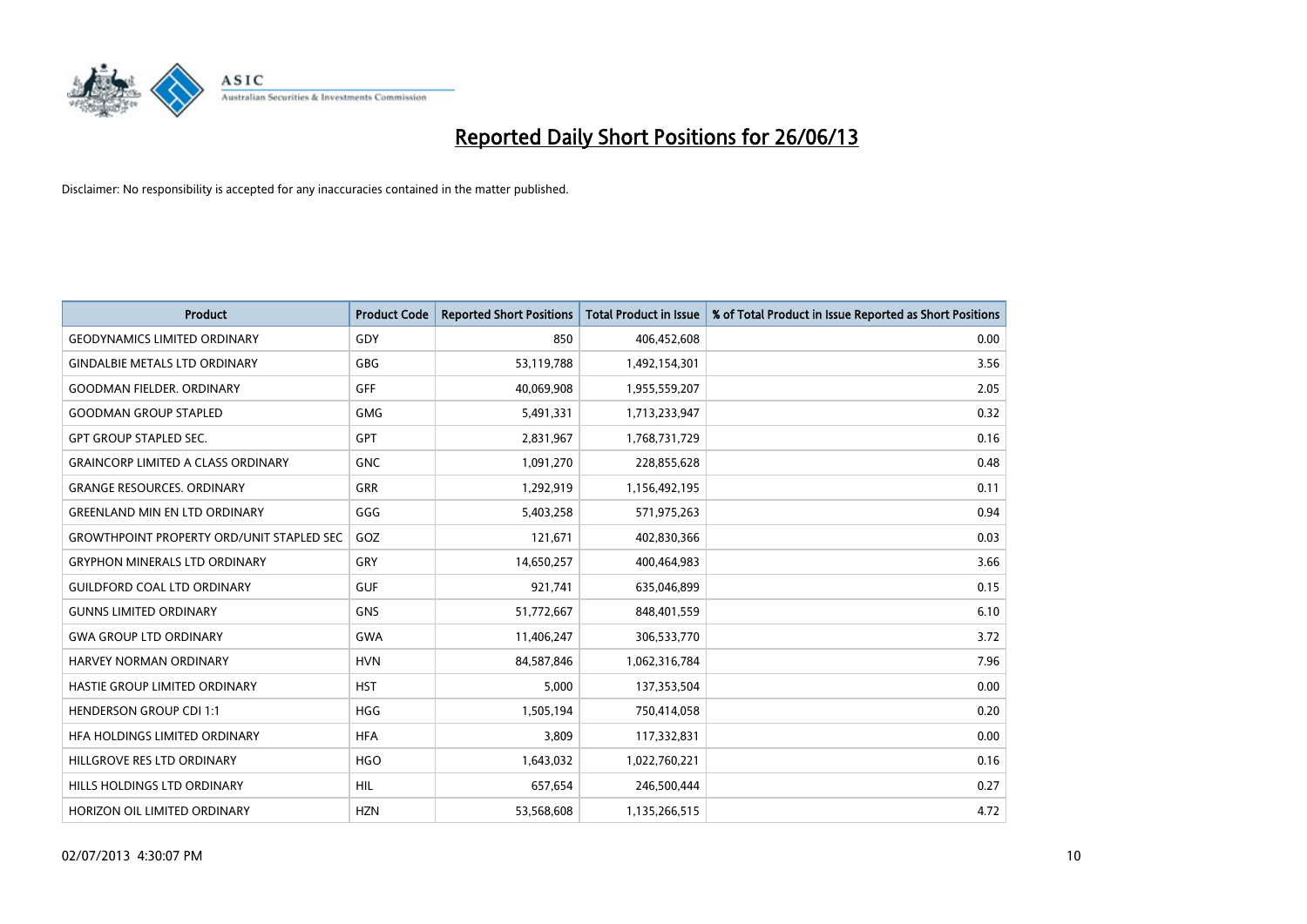

| <b>Product</b>                                | <b>Product Code</b> | <b>Reported Short Positions</b> | <b>Total Product in Issue</b> | % of Total Product in Issue Reported as Short Positions |
|-----------------------------------------------|---------------------|---------------------------------|-------------------------------|---------------------------------------------------------|
| <b>ICON ENERGY LIMITED ORDINARY</b>           | <b>ICN</b>          | 22,288                          | 533,391,210                   | 0.00                                                    |
| <b>IINET LIMITED ORDINARY</b>                 | <b>IIN</b>          | 2,259,348                       | 161,238,847                   | 1.40                                                    |
| <b>ILUKA RESOURCES ORDINARY</b>               | <b>ILU</b>          | 52,345,966                      | 418,700,517                   | 12.50                                                   |
| <b>IMDEX LIMITED ORDINARY</b>                 | <b>IMD</b>          | 4,567,741                       | 210,473,188                   | 2.17                                                    |
| IMF (AUSTRALIA) LTD ORDINARY                  | <b>IMF</b>          | 1,427,160                       | 123,201,716                   | 1.16                                                    |
| <b>INCITEC PIVOT ORDINARY</b>                 | IPL                 | 23,722,095                      | 1,628,730,107                 | 1.46                                                    |
| INDEPENDENCE GROUP ORDINARY                   | <b>IGO</b>          | 3,911,749                       | 232,882,535                   | 1.68                                                    |
| <b>INDOPHIL RESOURCES ORDINARY</b>            | <b>IRN</b>          | 1,434,574                       | 1,203,146,194                 | 0.12                                                    |
| <b>INFIGEN ENERGY STAPLED SECURITIES</b>      | <b>IFN</b>          | 3,249,006                       | 762,265,972                   | 0.43                                                    |
| <b>INOVA RESOURCES LTD ORDINARY</b>           | <b>IVA</b>          | 883,707                         | 726,565,560                   | 0.12                                                    |
| <b>INSURANCE AUSTRALIA ORDINARY</b>           | IAG                 | 2,096,081                       | 2,079,034,021                 | 0.10                                                    |
| <b>INTEGRATED RESEARCH ORDINARY</b>           | IRI                 | 67,445                          | 168,367,453                   | 0.04                                                    |
| <b>INTREPID MINES ORDINARY</b>                | <b>IAU</b>          | 21,791,265                      | 555,950,595                   | 3.92                                                    |
| <b>INVESTA OFFICE FUND STAPLED SECURITIES</b> | <b>IOF</b>          | 1,510,505                       | 614,047,458                   | 0.25                                                    |
| <b>INVOCARE LIMITED ORDINARY</b>              | <b>IVC</b>          | 1,471,172                       | 110,030,298                   | 1.34                                                    |
| ION LIMITED ORDINARY                          | <b>ION</b>          | 164,453                         | 256,365,105                   | 0.06                                                    |
| <b>IOOF HOLDINGS LTD ORDINARY</b>             | IFL                 | 2,460,408                       | 232,118,034                   | 1.06                                                    |
| <b>IRESS LIMITED ORDINARY</b>                 | <b>IRE</b>          | 1,524,848                       | 128,620,231                   | 1.19                                                    |
| <b>IRON ORE HOLDINGS ORDINARY</b>             | <b>IOH</b>          | 26,197                          | 161,174,005                   | 0.02                                                    |
| <b>ISELECT LTD ORDINARY</b>                   | <b>ISU</b>          | 887,422                         | 259,064,894                   | 0.34                                                    |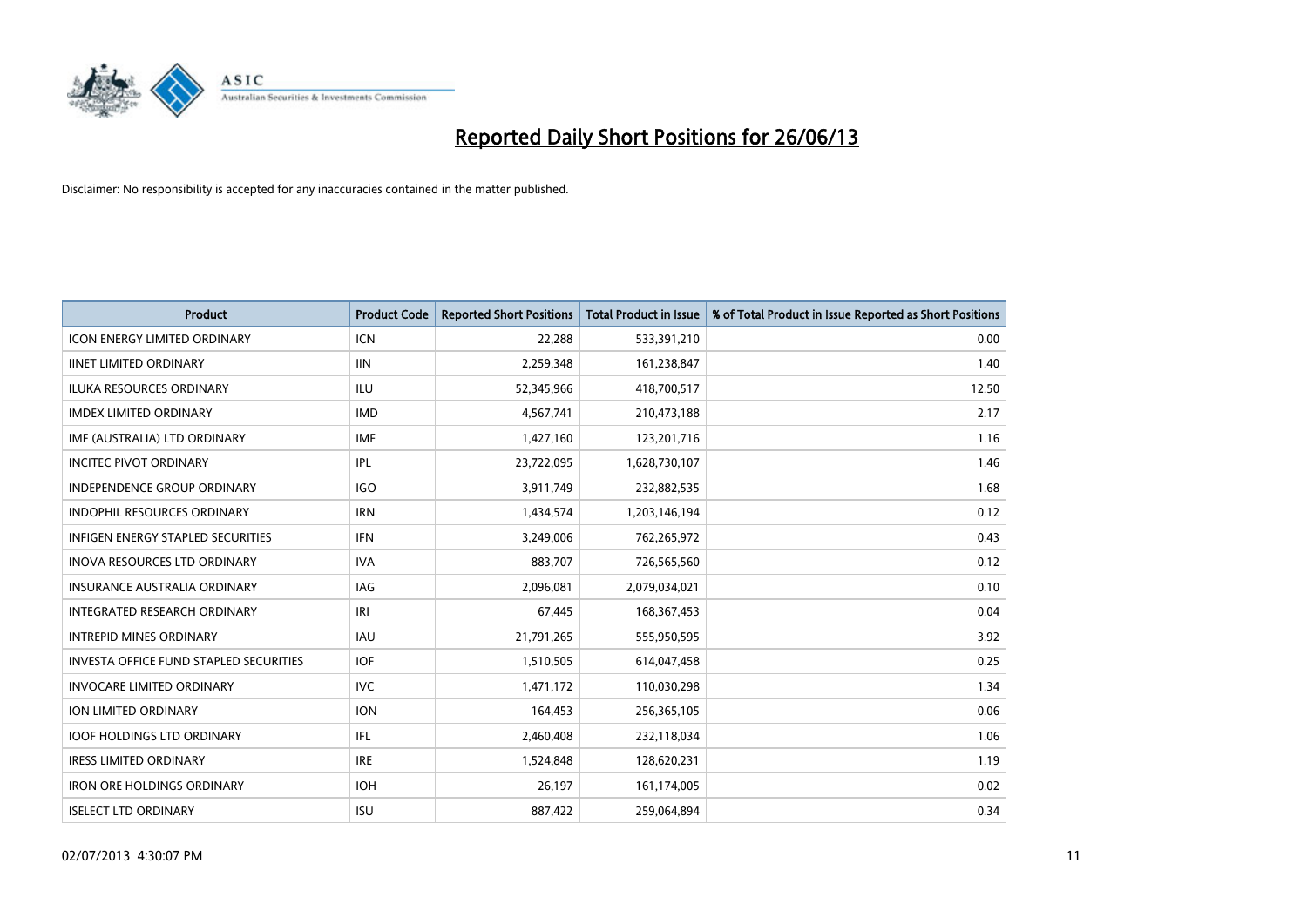

| Product                                         | <b>Product Code</b> | <b>Reported Short Positions</b> | <b>Total Product in Issue</b> | % of Total Product in Issue Reported as Short Positions |
|-------------------------------------------------|---------------------|---------------------------------|-------------------------------|---------------------------------------------------------|
| ISHARES MSCI JAPAN CDI 1:1                      | IJР                 | 3,789                           | 822,000,000                   | 0.00                                                    |
| ISHARES S&P EU 350 CDI 1:1                      | <b>IEU</b>          | 6,521                           | 50,800,000                    | 0.01                                                    |
| <b>JAMES HARDIE INDUST CHESS DEPOSITARY INT</b> | <b>IHX</b>          | 5,057,635                       | 442,091,547                   | 1.14                                                    |
| <b>IB HI-FI LIMITED ORDINARY</b>                | JBH                 | 15,477,891                      | 98,947,309                    | 15.64                                                   |
| <b>JUMBO INTERACTIVE ORDINARY</b>               | <b>JIN</b>          | 4,956                           | 43,552,560                    | 0.01                                                    |
| <b>JUPITER MINES ORDINARY</b>                   | <b>IMS</b>          | 5,220                           | 2,281,835,383                 | 0.00                                                    |
| <b>KAGARA LTD ORDINARY</b>                      | KZL                 | 3,391,221                       | 798,953,117                   | 0.42                                                    |
| KAROON GAS AUSTRALIA ORDINARY                   | <b>KAR</b>          | 3,463,090                       | 221,420,769                   | 1.56                                                    |
| KATHMANDU HOLD LTD ORDINARY                     | <b>KMD</b>          | 174,691                         | 200,215,894                   | 0.09                                                    |
| <b>KBL MINING LIMITED ORDINARY</b>              | <b>KBL</b>          | 1,820                           | 293,535,629                   | 0.00                                                    |
| KINGSGATE CONSOLID. ORDINARY                    | <b>KCN</b>          | 4,822,794                       | 152,191,905                   | 3.17                                                    |
| KINGSROSE MINING LTD ORDINARY                   | <b>KRM</b>          | 203,595                         | 291,959,871                   | 0.07                                                    |
| LEIGHTON HOLDINGS ORDINARY                      | LEI                 | 18,282,117                      | 337,235,188                   | 5.42                                                    |
| LEND LEASE GROUP UNIT/ORD STAPLED               | LLC                 | 4,049,783                       | 575,508,314                   | 0.70                                                    |
| LINC ENERGY LTD ORDINARY                        | <b>LNC</b>          | 11,866,744                      | 518,687,562                   | 2.29                                                    |
| LION SELECTION GRP ORDINARY                     | <b>LSX</b>          | 36                              | 95,420,020                    | 0.00                                                    |
| LOGICAMMS LIMITED ORDINARY                      | <b>LCM</b>          | 2,146                           | 71,178,179                    | 0.00                                                    |
| LYCOPODIUM LIMITED ORDINARY                     | <b>LYL</b>          | 13,168                          | 38,955,103                    | 0.03                                                    |
| LYNAS CORPORATION ORDINARY                      | <b>LYC</b>          | 192,957,861                     | 1,960,801,292                 | 9.84                                                    |
| M2 TELECOMMUNICATION ORDINARY                   | <b>MTU</b>          | 5,800,585                       | 178,320,592                   | 3.25                                                    |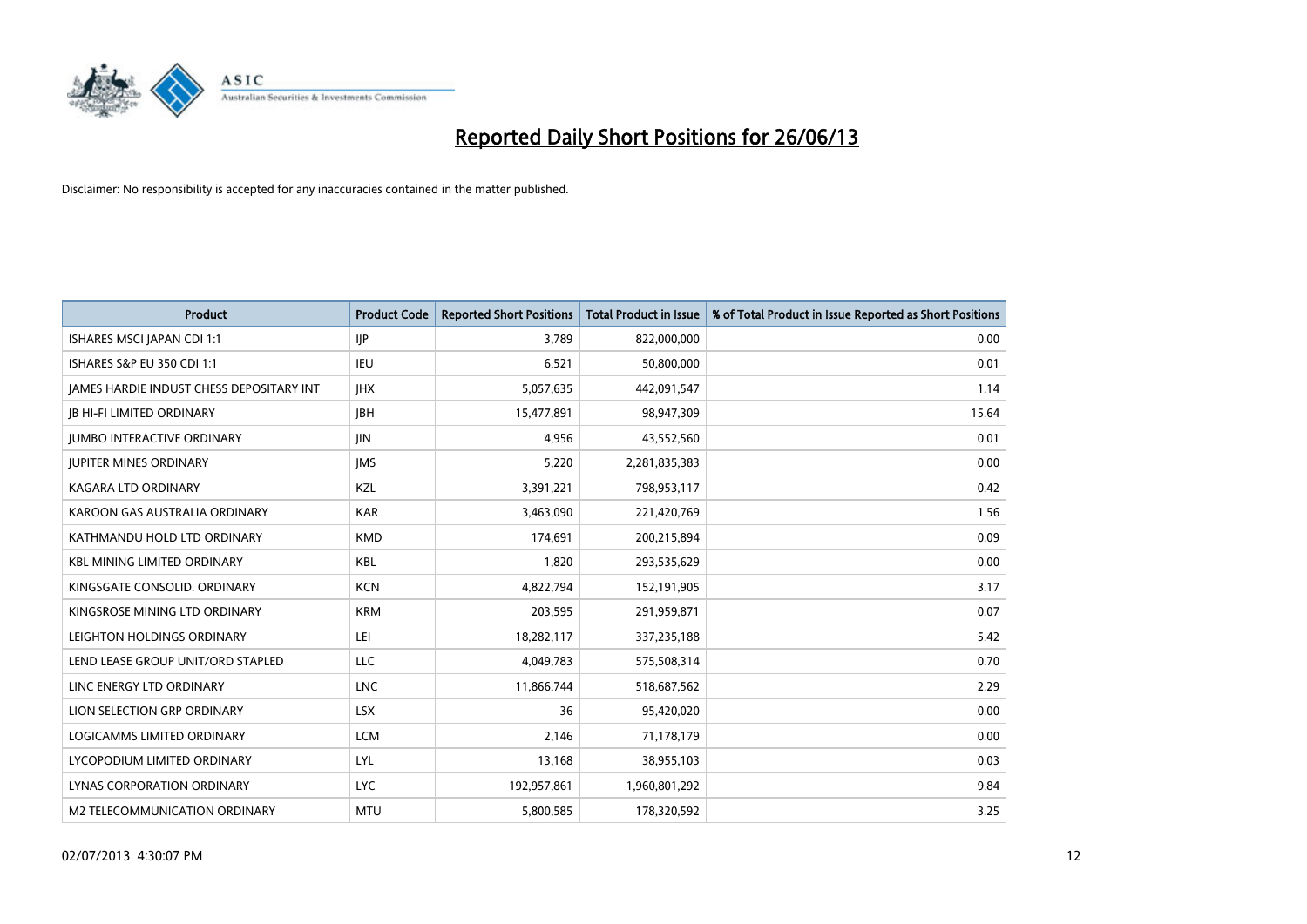

| <b>Product</b>                        | <b>Product Code</b> | <b>Reported Short Positions</b> | <b>Total Product in Issue</b> | % of Total Product in Issue Reported as Short Positions |
|---------------------------------------|---------------------|---------------------------------|-------------------------------|---------------------------------------------------------|
| <b>MACA LIMITED ORDINARY</b>          | <b>MLD</b>          | 162,897                         | 172,500,000                   | 0.09                                                    |
| <b>MACMAHON HOLDINGS ORDINARY</b>     | MAH                 | 5,403,047                       | 1,261,699,966                 | 0.43                                                    |
| MACO ATLAS ROADS GRP ORDINARY STAPLED | <b>MQA</b>          | 19,020,906                      | 478,531,436                   | 3.97                                                    |
| MACQUARIE GROUP LTD ORDINARY          | <b>MOG</b>          | 3,412,106                       | 339,795,224                   | 1.00                                                    |
| MAGELLAN FIN GRP LTD ORDINARY         | <b>MFG</b>          | 490,644                         | 152,782,876                   | 0.32                                                    |
| <b>MATRIX C &amp; E LTD ORDINARY</b>  | <b>MCE</b>          | 696,886                         | 94,555,428                    | 0.74                                                    |
| <b>MAVERICK DRILLING ORDINARY</b>     | <b>MAD</b>          | 9,072,604                       | 452,726,751                   | 2.00                                                    |
| <b>MAXITRANS INDUSTRIES ORDINARY</b>  | <b>MXI</b>          | 43,216                          | 183,993,392                   | 0.02                                                    |
| MAYNE PHARMA LTD ORDINARY             | <b>MYX</b>          | 27,795                          | 562,956,475                   | 0.00                                                    |
| MCMILLAN SHAKESPEARE ORDINARY         | <b>MMS</b>          | 1,065,645                       | 74,523,965                    | 1.43                                                    |
| <b>MCPHERSON'S LTD ORDINARY</b>       | <b>MCP</b>          | 35,467                          | 89,294,198                    | 0.04                                                    |
| MEDUSA MINING LTD ORDINARY            | <b>MML</b>          | 2,047,419                       | 188,903,911                   | 1.08                                                    |
| MEO AUSTRALIA LTD ORDINARY            | <b>MEO</b>          | 19,345                          | 627,264,587                   | 0.00                                                    |
| <b>MERMAID MARINE ORDINARY</b>        | <b>MRM</b>          | 1,217,700                       | 228,166,230                   | 0.53                                                    |
| MESOBLAST LIMITED ORDINARY            | <b>MSB</b>          | 15,661,551                      | 315,423,901                   | 4.97                                                    |
| METALS X LIMITED ORDINARY             | <b>MLX</b>          | 92,258                          | 1,651,766,110                 | 0.01                                                    |
| METCASH LIMITED ORDINARY              | <b>MTS</b>          | 79,127,468                      | 880,704,786                   | 8.98                                                    |
| MICLYN EXP OFFSHR ORDINARY            | <b>MIO</b>          | 727,333                         | 281,538,972                   | 0.26                                                    |
| MIGHTY RIVER POWER ORDINARY           | <b>MYT</b>          | 201,246                         | 1,400,000,094                 | 0.01                                                    |
| MILLENNIUM MIN LTD ORDINARY           | <b>MOY</b>          | 1,000,000                       | 4,372,781,946                 | 0.02                                                    |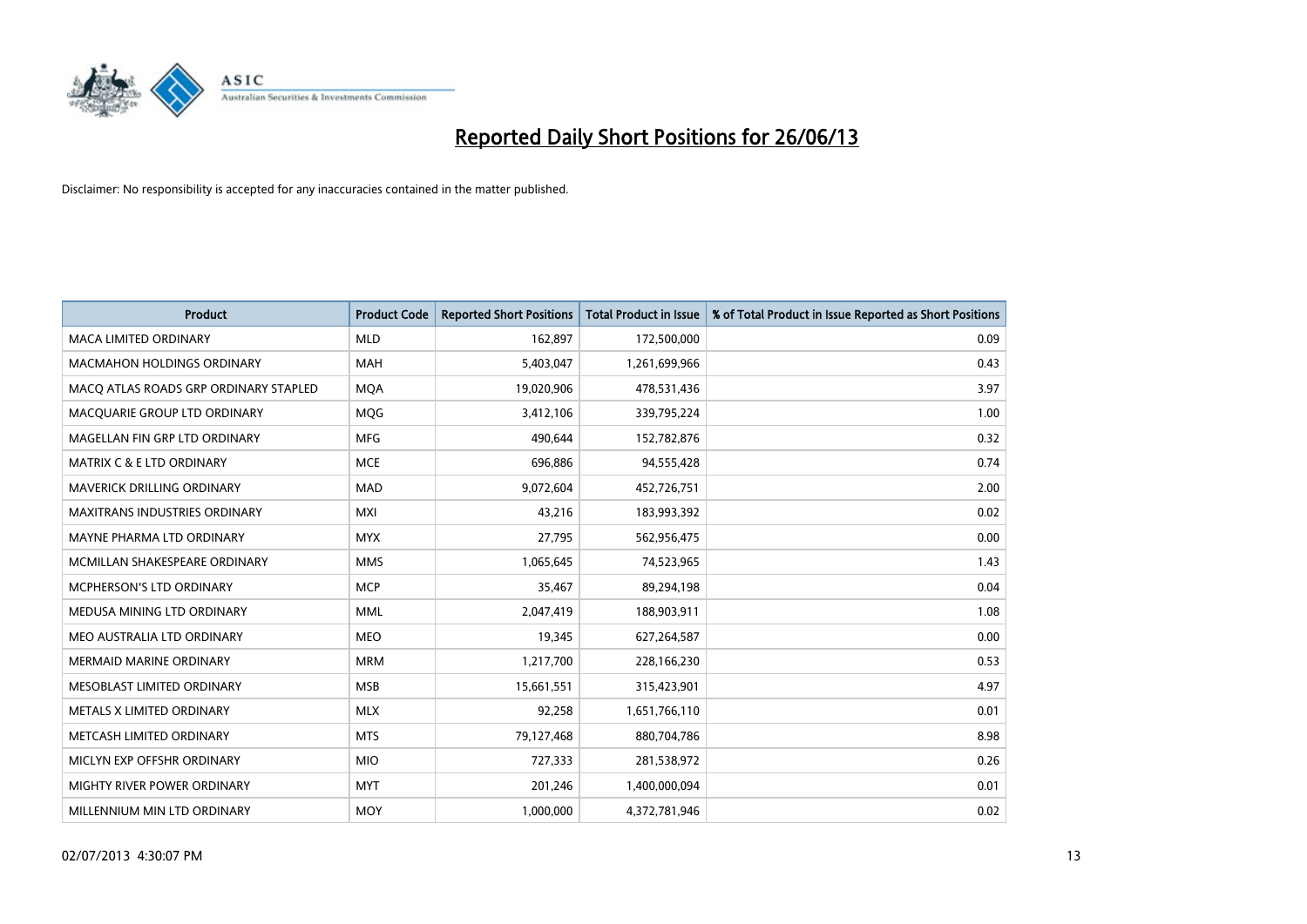

| <b>Product</b>                    | <b>Product Code</b> | <b>Reported Short Positions</b> | <b>Total Product in Issue</b> | % of Total Product in Issue Reported as Short Positions |
|-----------------------------------|---------------------|---------------------------------|-------------------------------|---------------------------------------------------------|
| MINCOR RESOURCES NL ORDINARY      | <b>MCR</b>          | 2,330,533                       | 188,208,274                   | 1.24                                                    |
| MINERAL DEPOSITS ORDINARY         | <b>MDL</b>          | 3,421,235                       | 83,538,786                    | 4.10                                                    |
| MINERAL RESOURCES, ORDINARY       | <b>MIN</b>          | 8,485,059                       | 185,987,992                   | 4.56                                                    |
| MIRABELA NICKEL LTD ORDINARY      | <b>MBN</b>          | 15,379,919                      | 876,801,147                   | 1.75                                                    |
| MIRVAC GROUP STAPLED SECURITIES   | <b>MGR</b>          | 10,410,415                      | 3,664,938,678                 | 0.28                                                    |
| MOLOPO ENERGY LTD ORDINARY        | <b>MPO</b>          | 759,555                         | 246,371,894                   | 0.31                                                    |
| MONADELPHOUS GROUP ORDINARY       | <b>MND</b>          | 11,589,488                      | 90,940,258                    | 12.74                                                   |
| MORTGAGE CHOICE LTD ORDINARY      | <b>MOC</b>          | 1,482,442                       | 123,431,282                   | 1.20                                                    |
| <b>MOUNT GIBSON IRON ORDINARY</b> | <b>MGX</b>          | 17,436,737                      | 1,090,584,232                 | 1.60                                                    |
| MURCHISON METALS LTD ORDINARY     | <b>MMX</b>          | 3,143,859                       | 450,497,346                   | 0.70                                                    |
| MYER HOLDINGS LTD ORDINARY        | <b>MYR</b>          | 93,699,889                      | 583,594,551                   | 16.06                                                   |
| MYSTATE LIMITED ORDINARY          | <b>MYS</b>          | 5,754                           | 87,153,047                    | 0.01                                                    |
| NATIONAL AUST, BANK ORDINARY      | <b>NAB</b>          | 7,841,836                       | 2,343,067,725                 | 0.33                                                    |
| NAVITAS LIMITED ORDINARY          | <b>NVT</b>          | 10,241,002                      | 375,367,918                   | 2.73                                                    |
| NEON ENERGY LIMITED ORDINARY      | <b>NEN</b>          | 1,255,326                       | 549,937,848                   | 0.23                                                    |
| NEW HOPE CORPORATION ORDINARY     | <b>NHC</b>          | 1,418,789                       | 830,563,352                   | 0.17                                                    |
| NEW STANDARD ENERGY ORDINARY      | <b>NSE</b>          | 413,109                         | 305,331,847                   | 0.14                                                    |
| NEWCREST MINING ORDINARY          | <b>NCM</b>          | 4,079,165                       | 766,510,971                   | 0.53                                                    |
| NEWS CORP A NON-VOTING CDI        | <b>NWSLV</b>        | 1,624,736                       | 1,516,956,684                 | 0.11                                                    |
| NEWS CORP B VOTING CDI            | <b>NWS</b>          | 1,500,726                       | 798,520,953                   | 0.19                                                    |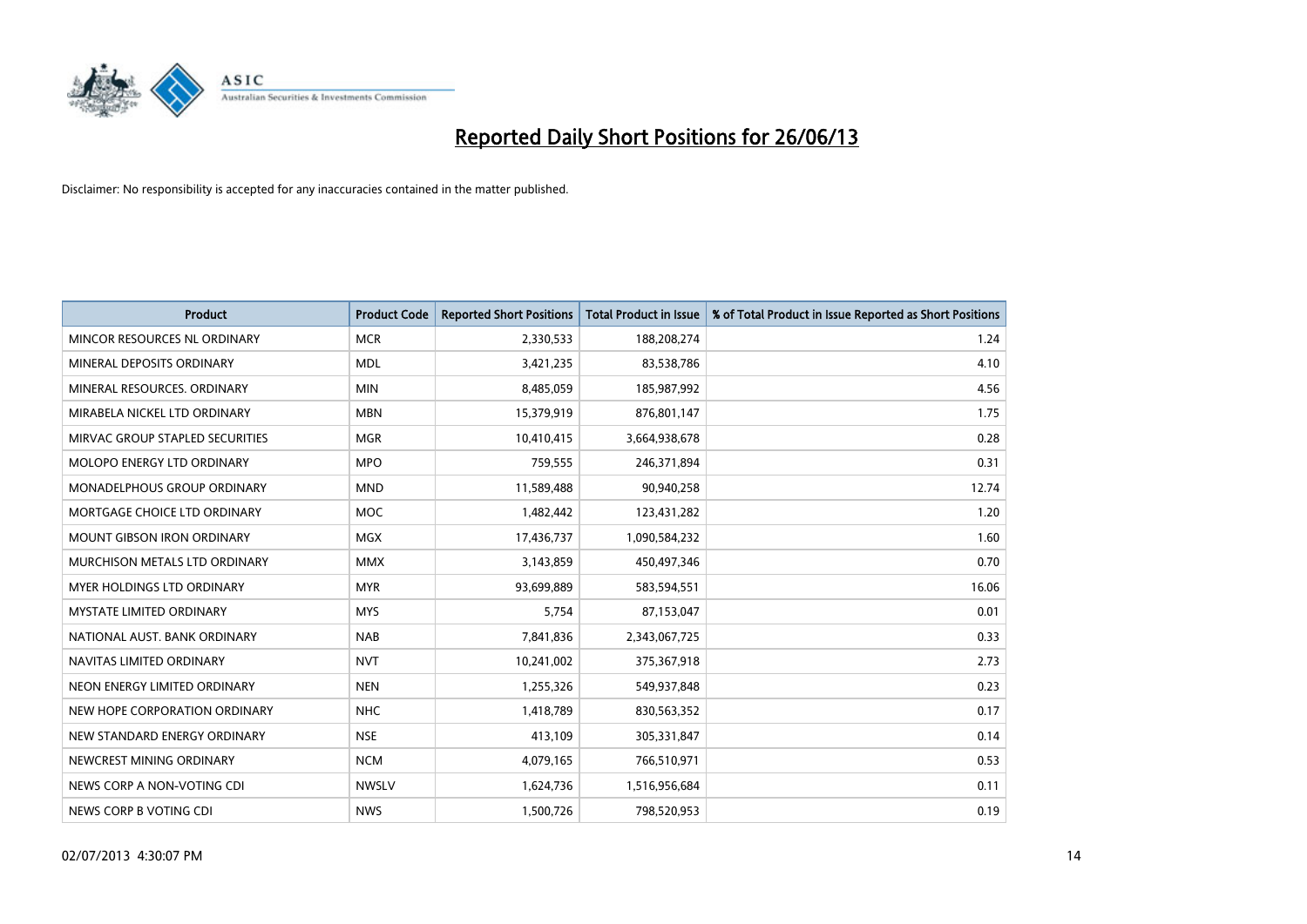

| <b>Product</b>                        | <b>Product Code</b> | <b>Reported Short Positions</b> | <b>Total Product in Issue</b> | % of Total Product in Issue Reported as Short Positions |
|---------------------------------------|---------------------|---------------------------------|-------------------------------|---------------------------------------------------------|
| NEWS CORP. A NON-VOTING CDI           | <b>NNCLV</b>        | 2,482,241                       | 379,140,617                   | 0.65                                                    |
| NEWS CORP. B VOTING CDI               | <b>NNC</b>          | 184,351                         | 199,630,238                   | 0.09                                                    |
| NEXTDC LIMITED ORDINARY               | <b>NXT</b>          | 6,269,009                       | 173,102,288                   | 3.62                                                    |
| NEXUS ENERGY LIMITED ORDINARY         | <b>NXS</b>          | 13,716,040                      | 1,329,821,159                 | 1.03                                                    |
| NIB HOLDINGS LIMITED ORDINARY         | <b>NHF</b>          | 598,667                         | 439,004,182                   | 0.14                                                    |
| NIDO PETROLEUM ORDINARY               | <b>NDO</b>          | 42,500                          | 2,044,984,301                 | 0.00                                                    |
| NORFOLK GROUP ORDINARY                | <b>NFK</b>          | 50                              | 161,999,196                   | 0.00                                                    |
| NORTHERN IRON LTD ORDINARY            | <b>NFE</b>          | 1,617,501                       | 484,405,314                   | 0.33                                                    |
| NORTHERN STAR ORDINARY                | <b>NST</b>          | 6,931,958                       | 424,279,762                   | 1.63                                                    |
| NRW HOLDINGS LIMITED ORDINARY         | <b>NWH</b>          | 24,309,762                      | 278,888,011                   | 8.72                                                    |
| NUCOAL RESOURCES LTD ORDINARY         | <b>NCR</b>          | 100,000                         | 768,612,354                   | 0.01                                                    |
| NUFARM LIMITED ORDINARY               | <b>NUF</b>          | 14,952,881                      | 262,954,040                   | 5.69                                                    |
| OCEANAGOLD CORP. CHESS DEPOSITARY INT | <b>OGC</b>          | 839,015                         | 293,574,586                   | 0.29                                                    |
| OIL SEARCH LTD ORDINARY               | OSH                 | 8,879,701                       | 1,340,018,530                 | 0.66                                                    |
| OM HOLDINGS LIMITED ORDINARY          | OMH                 | 3,710,528                       | 733,423,337                   | 0.51                                                    |
| ORICA LIMITED ORDINARY                | ORI                 | 8,709,490                       | 366,868,401                   | 2.37                                                    |
| ORIGIN ENERGY ORDINARY                | ORG                 | 15,595,863                      | 1,097,961,871                 | 1.42                                                    |
| OROCOBRE LIMITED ORDINARY             | <b>ORE</b>          | 677,118                         | 117,745,140                   | 0.58                                                    |
| OROTONGROUP LIMITED ORDINARY          | <b>ORL</b>          | 319,459                         | 40,880,902                    | 0.78                                                    |
| ORPHEUS ENERGY LTD ORDINARY           | <b>OEG</b>          | 67,200                          | 130,475,919                   | 0.05                                                    |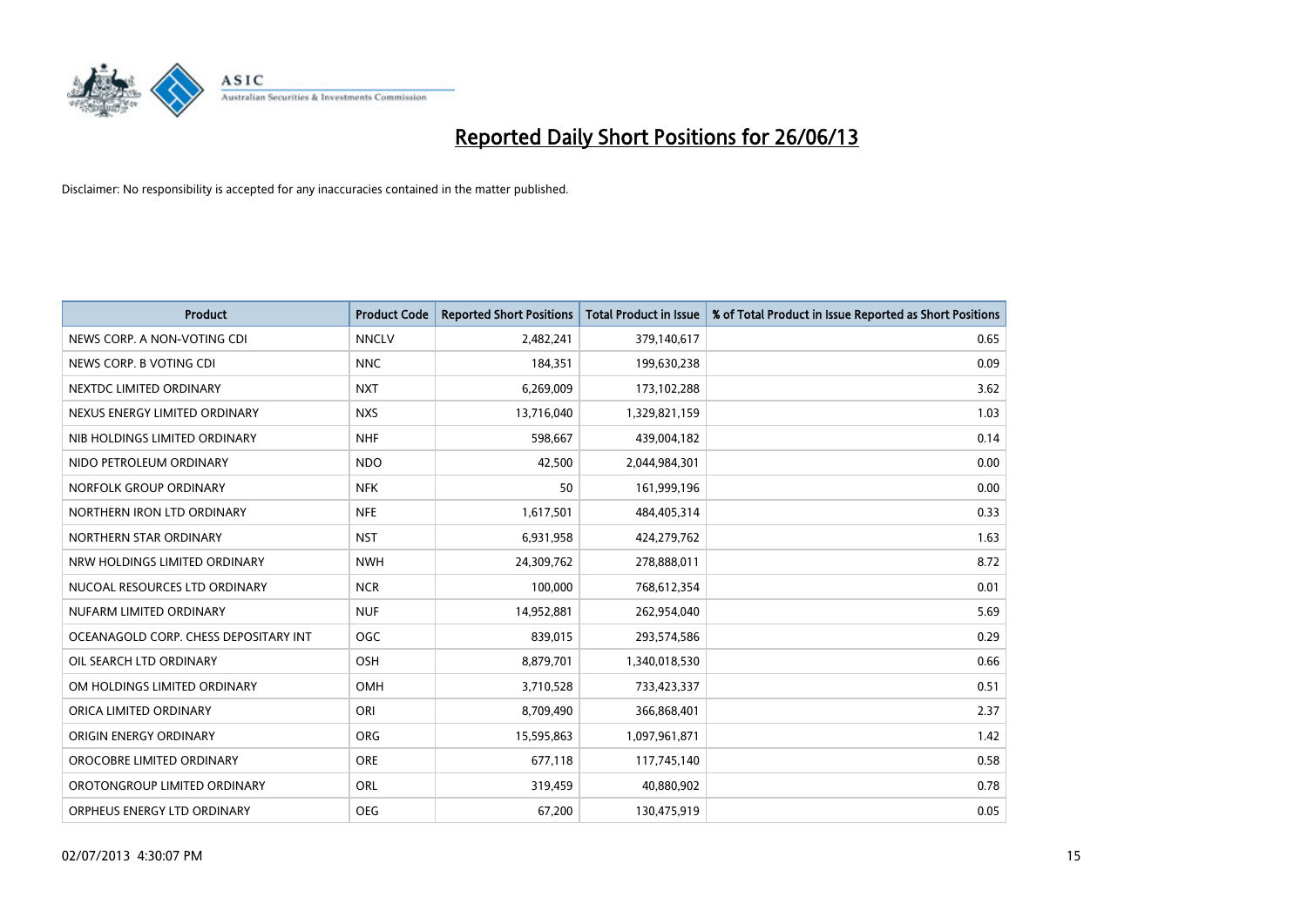

| Product                      | <b>Product Code</b> | <b>Reported Short Positions</b> | <b>Total Product in Issue</b> | % of Total Product in Issue Reported as Short Positions |
|------------------------------|---------------------|---------------------------------|-------------------------------|---------------------------------------------------------|
| OZ MINERALS ORDINARY         | OZL                 | 11,859,716                      | 303,470,022                   | 3.91                                                    |
| PACIFIC BRANDS ORDINARY      | <b>PBG</b>          | 14,197,248                      | 912,915,695                   | 1.56                                                    |
| PALADIN ENERGY LTD ORDINARY  | <b>PDN</b>          | 117,950,249                     | 837,187,808                   | 14.09                                                   |
| PANAUST LIMITED ORDINARY     | <b>PNA</b>          | 8,889,208                       | 619,084,930                   | 1.44                                                    |
| PANORAMIC RESOURCES ORDINARY | PAN                 | 342,703                         | 256,899,729                   | 0.13                                                    |
| PAPERLINX LIMITED ORDINARY   | <b>PPX</b>          | 48,006                          | 609,280,761                   | 0.01                                                    |
| PAPILLON RES LTD ORDINARY    | PIR                 | 6,392,272                       | 336,978,210                   | 1.90                                                    |
| PATTIES FOODS LTD ORDINARY   | PFL                 | 5,427                           | 139,065,639                   | 0.00                                                    |
| PEET LIMITED ORDINARY        | <b>PPC</b>          | 3,756,905                       | 429,008,507                   | 0.88                                                    |
| PERILYA LIMITED ORDINARY     | PEM                 | 5,681                           | 769,316,426                   | 0.00                                                    |
| PERPETUAL LIMITED ORDINARY   | <b>PPT</b>          | 2,203,551                       | 41,980,678                    | 5.25                                                    |
| PERSEUS MINING LTD ORDINARY  | PRU                 | 12,041,898                      | 457,962,088                   | 2.63                                                    |
| PHARMAXIS LTD ORDINARY       | <b>PXS</b>          | 7,537,554                       | 308,543,389                   | 2.44                                                    |
| PLATINUM ASSET ORDINARY      | <b>PTM</b>          | 4,028,299                       | 577,895,695                   | 0.70                                                    |
| PLATINUM AUSTRALIA ORDINARY  | <b>PLA</b>          | 32,335                          | 504,968,043                   | 0.01                                                    |
| PMI GOLD CORP CDI 1:1        | <b>PVM</b>          | 232,274                         | 155,308,266                   | 0.15                                                    |
| PMP LIMITED ORDINARY         | <b>PMP</b>          | 28,840                          | 323,781,124                   | 0.01                                                    |
| PRANA BIOTECHNOLOGY ORDINARY | PBT                 | 19,000                          | 381,610,426                   | 0.00                                                    |
| PREMIER INVESTMENTS ORDINARY | <b>PMV</b>          | 1,788,359                       | 155,260,478                   | 1.15                                                    |
| PRIMA BIOMED LTD ORDINARY    | <b>PRR</b>          | 606,882                         | 1,143,146,838                 | 0.05                                                    |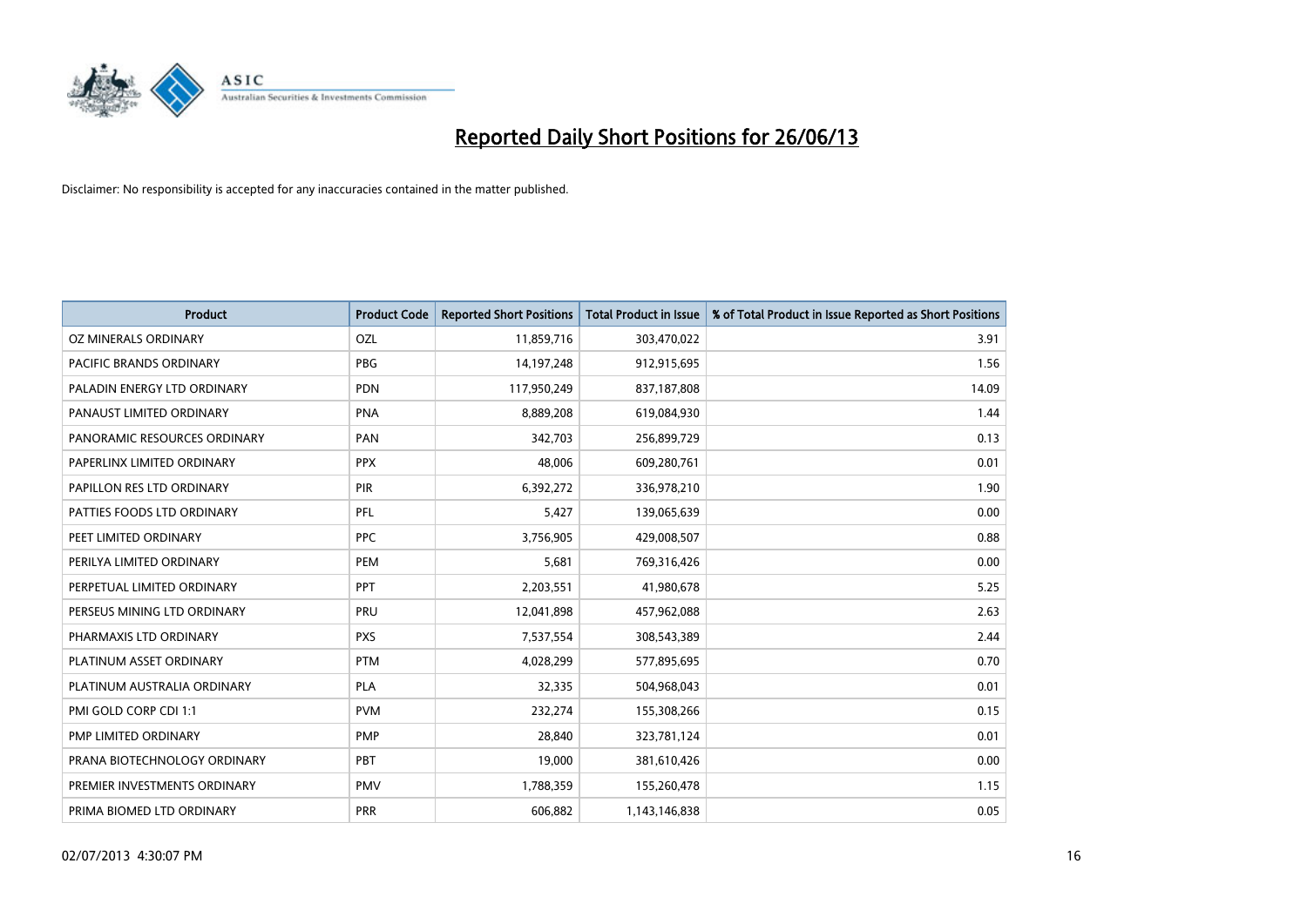

| <b>Product</b>                    | <b>Product Code</b> | <b>Reported Short Positions</b> | <b>Total Product in Issue</b> | % of Total Product in Issue Reported as Short Positions |
|-----------------------------------|---------------------|---------------------------------|-------------------------------|---------------------------------------------------------|
| PRIMARY HEALTH CARE ORDINARY      | <b>PRY</b>          | 28,950,910                      | 503,921,941                   | 5.75                                                    |
| PRIME MEDIA GRP LTD ORDINARY      | PRT                 | 17,231                          | 366,330,303                   | 0.00                                                    |
| PROGRAMMED ORDINARY               | <b>PRG</b>          | 532,434                         | 118,179,696                   | 0.45                                                    |
| <b>QANTAS AIRWAYS ORDINARY</b>    | QAN                 | 27,882,813                      | 2,241,745,788                 | 1.24                                                    |
| OBE INSURANCE GROUP ORDINARY      | <b>OBE</b>          | 45,851,724                      | 1,200,007,416                 | 3.82                                                    |
| ORXPHARMA LTD ORDINARY            | <b>QRX</b>          | 955,236                         | 144,785,606                   | 0.66                                                    |
| <b>QUBE HOLDINGS LTD ORDINARY</b> | <b>QUB</b>          | 13,233,121                      | 928,965,547                   | 1.42                                                    |
| RAMELIUS RESOURCES ORDINARY       | <b>RMS</b>          | 853,821                         | 337,686,949                   | 0.25                                                    |
| RAMSAY HEALTH CARE ORDINARY       | <b>RHC</b>          | 3,047,161                       | 202,081,252                   | 1.51                                                    |
| RANGE RESOURCES LTD ORDINARY      | <b>RRS</b>          | 44,458                          | 2,853,862,345                 | 0.00                                                    |
| RCG CORPORATION LTD ORDINARY      | <b>RCG</b>          | 4,828                           | 251,543,207                   | 0.00                                                    |
| <b>RCR TOMLINSON ORDINARY</b>     | <b>RCR</b>          | 2,755,929                       | 132,431,265                   | 2.08                                                    |
| <b>REA GROUP ORDINARY</b>         | <b>REA</b>          | 549,540                         | 131,714,699                   | 0.42                                                    |
| <b>RECKON LIMITED ORDINARY</b>    | <b>RKN</b>          | 459,200                         | 129,488,015                   | 0.35                                                    |
| <b>RED 5 LIMITED ORDINARY</b>     | <b>RED</b>          | 519,292                         | 135,488,008                   | 0.38                                                    |
| RED FORK ENERGY ORDINARY          | <b>RFE</b>          | 4,626,208                       | 388,551,719                   | 1.19                                                    |
| REDBANK ENERGY LTD ORDINARY       | <b>AEJ</b>          | 13                              | 786,287                       | 0.00                                                    |
| REDFLEX HOLDINGS ORDINARY         | <b>RDF</b>          | 7,650                           | 110,762,310                   | 0.01                                                    |
| REECE AUSTRALIA LTD. ORDINARY     | <b>REH</b>          | 231                             | 99,600,000                    | 0.00                                                    |
| REED RESOURCES LTD ORDINARY       | <b>RDR</b>          | 523,556                         | 519,976,564                   | 0.10                                                    |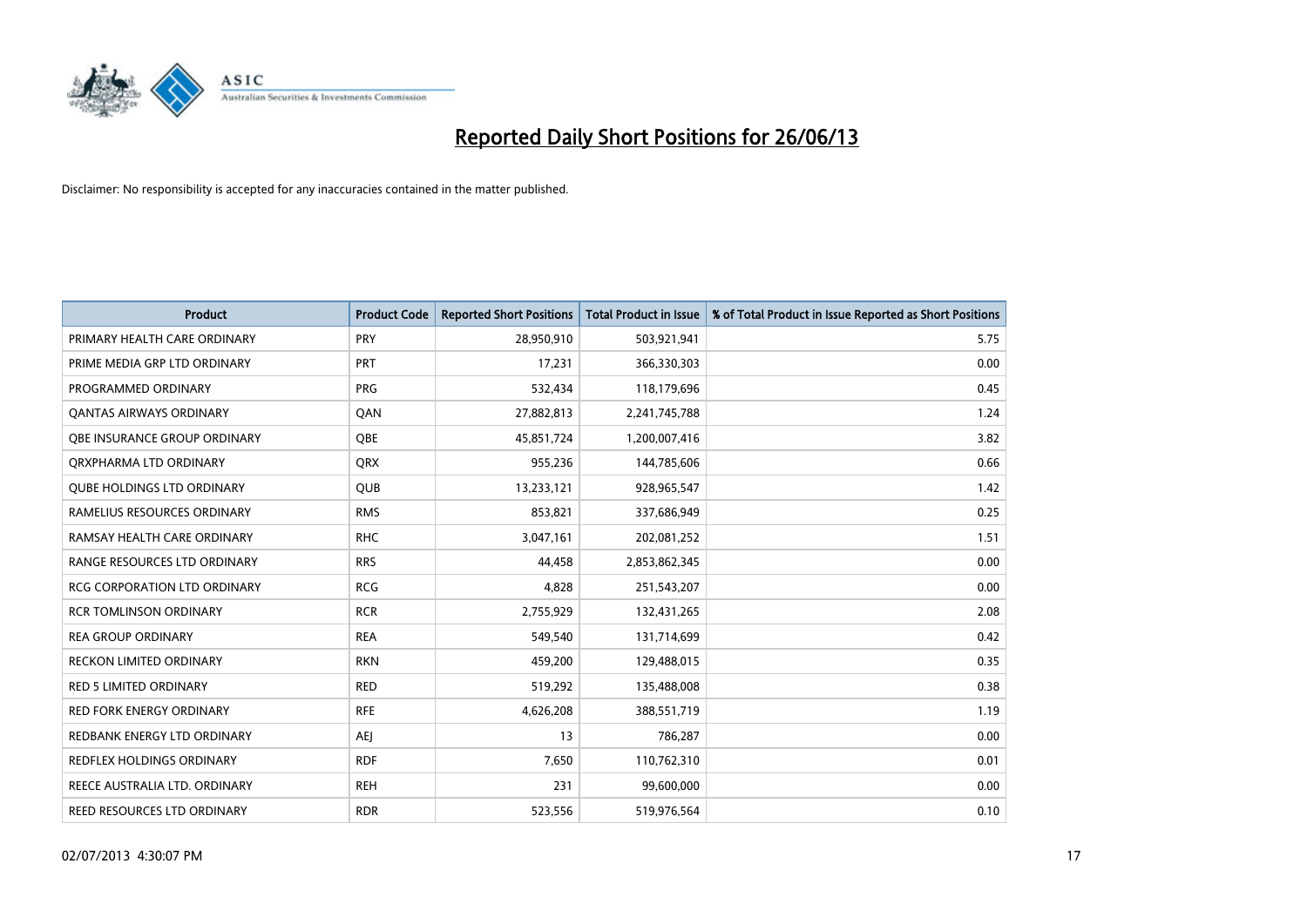

| <b>Product</b>                      | <b>Product Code</b> | <b>Reported Short Positions</b> | <b>Total Product in Issue</b> | % of Total Product in Issue Reported as Short Positions |
|-------------------------------------|---------------------|---------------------------------|-------------------------------|---------------------------------------------------------|
| <b>REGIS RESOURCES ORDINARY</b>     | <b>RRL</b>          | 17,928,772                      | 475,815,804                   | 3.77                                                    |
| RESMED INC CDI 10:1                 | <b>RMD</b>          | 11,902,354                      | 1,556,242,300                 | 0.76                                                    |
| <b>RESOLUTE MINING ORDINARY</b>     | <b>RSG</b>          | 6,463,926                       | 640,994,224                   | 1.01                                                    |
| RESOURCE EQUIP LTD ORDINARY         | <b>RQL</b>          | 673                             | 248,990,471                   | 0.00                                                    |
| <b>RESOURCE GENERATION ORDINARY</b> | <b>RES</b>          | 1,293                           | 284,698,002                   | 0.00                                                    |
| <b>RETAIL FOOD GROUP ORDINARY</b>   | <b>RFG</b>          | 2,178,021                       | 130,277,856                   | 1.67                                                    |
| REX MINERALS LIMITED ORDINARY       | <b>RXM</b>          | 1,614,022                       | 188,907,284                   | 0.85                                                    |
| RHG LIMITED ORDINARY                | <b>RHG</b>          | 1,085                           | 308,483,177                   | 0.00                                                    |
| <b>RIALTO ENERGY ORDINARY</b>       | <b>RIA</b>          | 41                              | 682,929,991                   | 0.00                                                    |
| <b>RIDLEY CORPORATION ORDINARY</b>  | <b>RIC</b>          | 898,302                         | 307,817,071                   | 0.29                                                    |
| RIO TINTO LIMITED ORDINARY          | <b>RIO</b>          | 5,555,693                       | 435,758,720                   | 1.27                                                    |
| <b>ROBUST RESOURCES ORDINARY</b>    | <b>ROL</b>          | 244                             | 88,139,423                    | 0.00                                                    |
| ROC OIL COMPANY ORDINARY            | <b>ROC</b>          | 1,886,894                       | 683,235,552                   | 0.28                                                    |
| SAI GLOBAL LIMITED ORDINARY         | SAI                 | 15,149,231                      | 209,440,120                   | 7.23                                                    |
| SALMAT LIMITED ORDINARY             | <b>SLM</b>          | 61,086                          | 159,812,799                   | 0.04                                                    |
| SAMSON OIL & GAS LTD ORDINARY       | SSN                 | 61,400                          | 2,229,165,163                 | 0.00                                                    |
| SANDFIRE RESOURCES ORDINARY         | <b>SFR</b>          | 4,000,659                       | 155,640,968                   | 2.57                                                    |
| SANTANA MINERALS LTD ORDINARY       | SMI                 | 488,715                         | 97,725,799                    | 0.50                                                    |
| SANTOS LTD ORDINARY                 | <b>STO</b>          | 5,007,742                       | 964,317,796                   | 0.52                                                    |
| SARACEN MINERAL ORDINARY            | SAR                 | 2,709,055                       | 595,263,186                   | 0.46                                                    |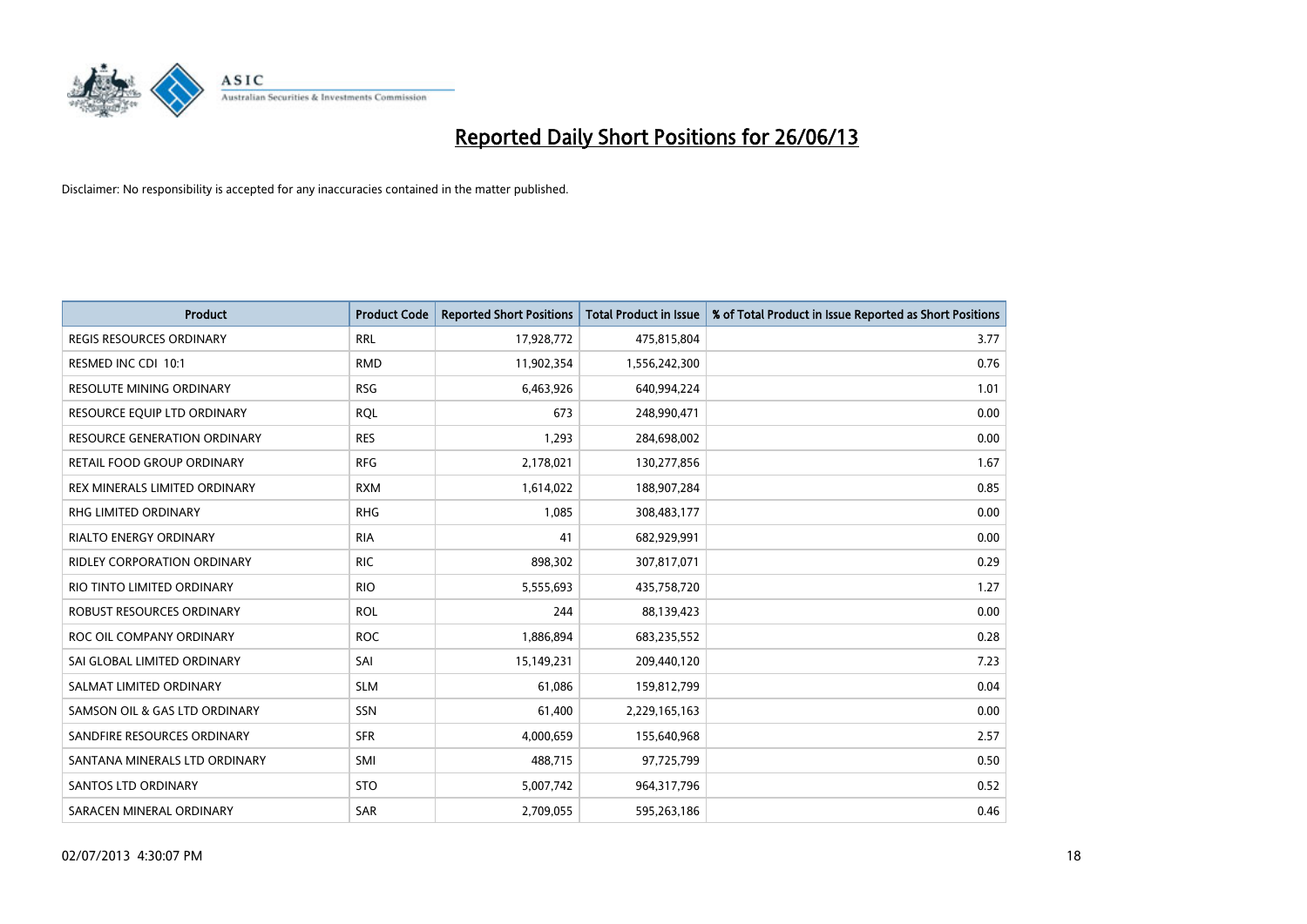

| <b>Product</b>                           | <b>Product Code</b> | <b>Reported Short Positions</b> | <b>Total Product in Issue</b> | % of Total Product in Issue Reported as Short Positions |
|------------------------------------------|---------------------|---------------------------------|-------------------------------|---------------------------------------------------------|
| SCA PROPERTY GROUP STAPLED SECURITIES    | <b>SCP</b>          | 39,377,306                      | 642,417,140                   | 6.13                                                    |
| SEDGMAN LIMITED ORDINARY                 | <b>SDM</b>          | 667,801                         | 220,368,310                   | 0.30                                                    |
| SEEK LIMITED ORDINARY                    | <b>SEK</b>          | 19,306,416                      | 337,833,019                   | 5.71                                                    |
| SELECT HARVESTS ORDINARY                 | <b>SHV</b>          | 94,606                          | 57,462,851                    | 0.16                                                    |
| SENEX ENERGY LIMITED ORDINARY            | SXY                 | 13,421,417                      | 1,140,804,837                 | 1.18                                                    |
| SERVCORP LIMITED ORDINARY                | SRV                 | 691                             | 98,432,275                    | 0.00                                                    |
| SERVICE STREAM ORDINARY                  | <b>SSM</b>          | 477,216                         | 283,418,867                   | 0.17                                                    |
| SEVEN GROUP HOLDINGS ORDINARY            | <b>SVW</b>          | 3,674,682                       | 308,160,281                   | 1.19                                                    |
| SEVEN WEST MEDIA LTD ORDINARY            | <b>SWM</b>          | 5,791,987                       | 999,160,872                   | 0.58                                                    |
| SIGMA PHARMACEUTICAL ORDINARY            | <b>SIP</b>          | 7,866,909                       | 1,135,152,441                 | 0.69                                                    |
| SILEX SYSTEMS ORDINARY                   | <b>SLX</b>          | 1,360,798                       | 170,249,150                   | 0.80                                                    |
| SILVER CHEF LIMITED ORDINARY             | SIV                 | 18,217                          | 28,762,745                    | 0.06                                                    |
| SILVER LAKE RESOURCE ORDINARY            | <b>SLR</b>          | 9,704,313                       | 379,048,750                   | 2.56                                                    |
| SIMS METAL MGMT LTD ORDINARY             | SGM                 | 9,050,120                       | 204,309,387                   | 4.43                                                    |
| SINGAPORE TELECOMM. CHESS DEPOSITARY INT | SGT                 | 3,722,934                       | 190,396,091                   | 1.96                                                    |
| SIRIUS RESOURCES NL ORDINARY             | <b>SIR</b>          | 3,951,585                       | 224,870,167                   | 1.76                                                    |
| SIRTEX MEDICAL ORDINARY                  | <b>SRX</b>          | 483,664                         | 55,768,136                    | 0.87                                                    |
| SKILLED GROUP LTD ORDINARY               | <b>SKE</b>          | 3,483,336                       | 233,533,526                   | 1.49                                                    |
| <b>SKY NETWORK ORDINARY</b>              | <b>SKT</b>          | 6,659                           | 389,139,785                   | 0.00                                                    |
| <b>SLATER &amp; GORDON ORDINARY</b>      | SGH                 | 6,093                           | 197,109,265                   | 0.00                                                    |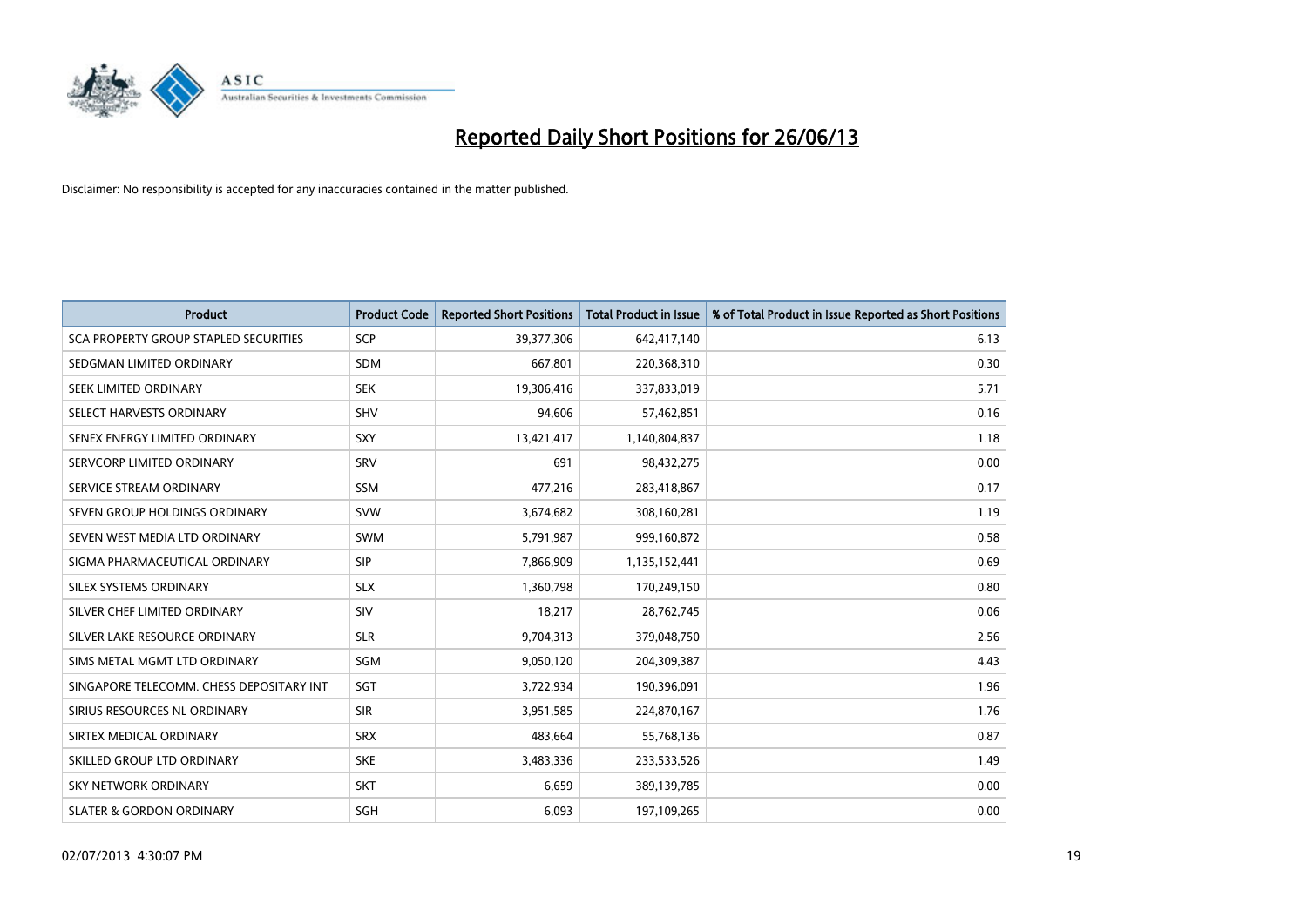

| <b>Product</b>                           | <b>Product Code</b> | <b>Reported Short Positions</b> | <b>Total Product in Issue</b> | % of Total Product in Issue Reported as Short Positions |
|------------------------------------------|---------------------|---------------------------------|-------------------------------|---------------------------------------------------------|
| SMS MANAGEMENT, ORDINARY                 | <b>SMX</b>          | 1,031,863                       | 69,378,477                    | 1.49                                                    |
| SONIC HEALTHCARE ORDINARY                | <b>SHL</b>          | 10,125,786                      | 397,158,181                   | 2.55                                                    |
| SOUL PATTINSON (W.H) ORDINARY            | <b>SOL</b>          | 46,898                          | 239,395,320                   | 0.02                                                    |
| SP AUSNET STAPLED SECURITIES             | <b>SPN</b>          | 24,591,212                      | 3,367,543,113                 | 0.73                                                    |
| SPARK INFRASTRUCTURE STAPLED NOTE & UNIT | SKI                 | 51,481,286                      | 1,326,734,264                 | 3.88                                                    |
| SPDR 200 FUND ETF UNITS                  | <b>STW</b>          | 4,300                           | 47,051,346                    | 0.01                                                    |
| SPECIALTY FASHION ORDINARY               | <b>SFH</b>          | 1,505,235                       | 192,236,121                   | 0.78                                                    |
| ST BARBARA LIMITED ORDINARY              | SBM                 | 14,534,450                      | 488,074,077                   | 2.98                                                    |
| STARPHARMA HOLDINGS ORDINARY             | SPL                 | 13,995,753                      | 283,814,948                   | 4.93                                                    |
| STHN CROSS MEDIA ORDINARY                | <b>SXL</b>          | 9,249,768                       | 704,858,524                   | 1.31                                                    |
| STOCKLAND UNITS/ORD STAPLED              | SGP                 | 12,512,456                      | 2,305,750,747                 | 0.54                                                    |
| STRAITS RES LTD. ORDINARY                | SRQ                 | 48,720                          | 1,164,150,159                 | 0.00                                                    |
| STW COMMUNICATIONS ORDINARY              | SGN                 | 1,290,620                       | 403,828,512                   | 0.32                                                    |
| <b>SUNCORP GROUP LTD ORDINARY</b>        | <b>SUN</b>          | 2,260,712                       | 1,286,600,980                 | 0.18                                                    |
| SUNDANCE ENERGY ORDINARY                 | <b>SEA</b>          | 1,472,007                       | 460,785,024                   | 0.32                                                    |
| SUNDANCE RESOURCES ORDINARY              | SDL                 | 52,165,530                      | 3,072,110,985                 | 1.70                                                    |
| SUNLAND GROUP LTD ORDINARY               | <b>SDG</b>          | 18,391                          | 189,417,674                   | 0.01                                                    |
| SUPER RET REP LTD ORDINARY               | <b>SUL</b>          | 1,162,174                       | 196,472,811                   | 0.59                                                    |
| SYD AIRPORT STAPLED US PROHIBIT.         | SYD                 | 16,593,499                      | 1,861,210,782                 | 0.89                                                    |
| SYRAH RESOURCES ORDINARY                 | <b>SYR</b>          | 867,012                         | 147,767,623                   | 0.59                                                    |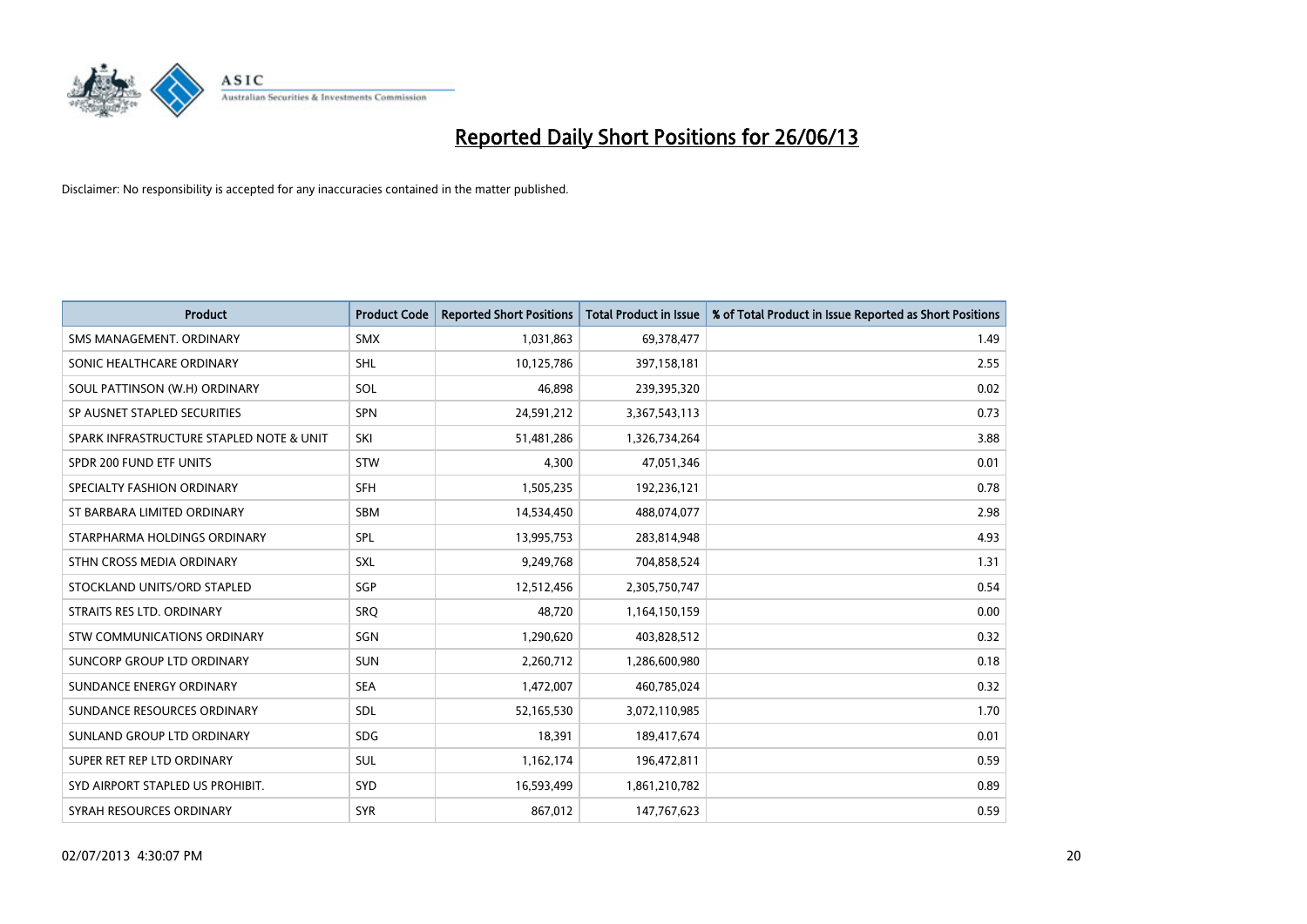

| <b>Product</b>                       | <b>Product Code</b> | <b>Reported Short Positions</b> | <b>Total Product in Issue</b> | % of Total Product in Issue Reported as Short Positions |
|--------------------------------------|---------------------|---------------------------------|-------------------------------|---------------------------------------------------------|
| <b>TABCORP HOLDINGS LTD ORDINARY</b> | <b>TAH</b>          | 17,304,477                      | 744,885,690                   | 2.32                                                    |
| TANAMI GOLD NL ORDINARY              | <b>TAM</b>          | 178,918                         | 587,548,523                   | 0.03                                                    |
| TAP OIL LIMITED ORDINARY             | <b>TAP</b>          | 414,788                         | 241,608,606                   | 0.17                                                    |
| TASSAL GROUP LIMITED ORDINARY        | <b>TGR</b>          | 373,205                         | 146,304,404                   | 0.26                                                    |
| <b>TATTS GROUP LTD ORDINARY</b>      | <b>TTS</b>          | 14,493,671                      | 1,402,708,406                 | 1.03                                                    |
| TECHNOLOGY ONE ORDINARY              | <b>TNE</b>          | 7,420                           | 306,745,955                   | 0.00                                                    |
| TELECOM CORPORATION ORDINARY         | <b>TEL</b>          | 16,859,386                      | 1,817,088,869                 | 0.93                                                    |
| TELSTRA CORPORATION. ORDINARY        | <b>TLS</b>          | 14,741,117                      | 12,443,074,357                | 0.12                                                    |
| TEN NETWORK HOLDINGS ORDINARY        | <b>TEN</b>          | 98,152,276                      | 2,586,970,845                 | 3.79                                                    |
| TERANGA GOLD CORP CDI 1:1            | <b>TGZ</b>          | 5,419                           | 133,275,603                   | 0.00                                                    |
| THE REJECT SHOP ORDINARY             | <b>TRS</b>          | 1,701,491                       | 28,808,248                    | 5.91                                                    |
| THORN GROUP LIMITED ORDINARY         | <b>TGA</b>          | 158,831                         | 147,712,799                   | 0.11                                                    |
| TIGER RESOURCES ORDINARY             | <b>TGS</b>          | 2,763,843                       | 674,770,269                   | 0.41                                                    |
| TOLL HOLDINGS LTD ORDINARY           | <b>TOL</b>          | 31,961,367                      | 717,133,875                   | 4.46                                                    |
| TOX FREE SOLUTIONS ORDINARY          | <b>TOX</b>          | 904,679                         | 132,519,859                   | 0.68                                                    |
| TPG TELECOM LIMITED ORDINARY         | <b>TPM</b>          | 747,127                         | 793,808,141                   | 0.09                                                    |
| <b>TRADE ME GROUP ORDINARY</b>       | <b>TME</b>          | 339,463                         | 396,017,568                   | 0.09                                                    |
| TRANSFIELD SERVICES ORDINARY         | <b>TSE</b>          | 21,099,823                      | 512,457,716                   | 4.12                                                    |
| TRANSPACIFIC INDUST, ORDINARY        | <b>TPI</b>          | 2,431,306                       | 1,578,563,490                 | 0.15                                                    |
| TRANSURBAN GROUP TRIPLE STAPLED SEC. | <b>TCL</b>          | 2,784,847                       | 1,481,594,818                 | 0.19                                                    |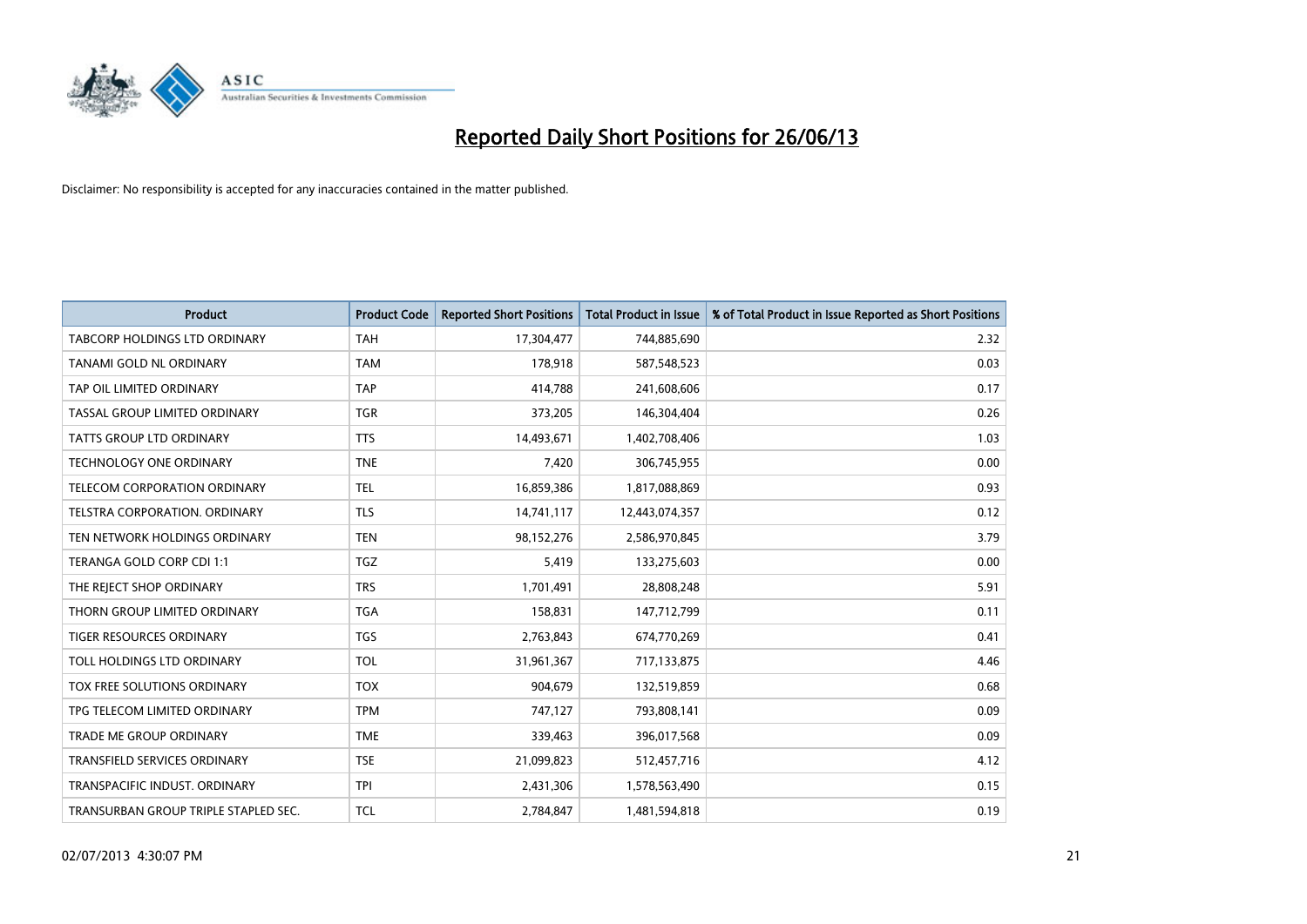

| <b>Product</b>                         | <b>Product Code</b> | <b>Reported Short Positions</b> | <b>Total Product in Issue</b> | % of Total Product in Issue Reported as Short Positions |
|----------------------------------------|---------------------|---------------------------------|-------------------------------|---------------------------------------------------------|
| <b>TREASURY GROUP ORDINARY</b>         | <b>TRG</b>          | 1,056                           | 23,070,755                    | 0.00                                                    |
| TREASURY WINE ESTATE ORDINARY          | <b>TWE</b>          | 24,199,805                      | 647,227,144                   | 3.74                                                    |
| TROY RESOURCES LTD ORDINARY            | <b>TRY</b>          | 5,084,287                       | 91,468,649                    | 5.56                                                    |
| UGL LIMITED ORDINARY                   | UGL                 | 10,734,837                      | 166,511,240                   | 6.45                                                    |
| UXC LIMITED ORDINARY                   | <b>UXC</b>          | 757,160                         | 308,806,649                   | 0.25                                                    |
| <b>VILLAGE ROADSHOW LTD ORDINARY</b>   | <b>VRL</b>          | 41,639                          | 159,477,712                   | 0.03                                                    |
| <b>VIRGIN AUS HLDG LTD ORDINARY</b>    | <b>VAH</b>          | 80,438,109                      | 2,581,231,776                 | 3.12                                                    |
| <b>VIRTUS HEALTH LTD ORDINARY</b>      | <b>VRT</b>          | 851,124                         | 79,536,601                    | 1.07                                                    |
| VNGD US TOTAL MARKET CDI 1:1           | <b>VTS</b>          | 2,882                           | 1,559,493                     | 0.18                                                    |
| <b>VOCUS COMMS LTD ORDINARY</b>        | <b>VOC</b>          | 87,057                          | 78,539,890                    | 0.11                                                    |
| WARRNAMBOOL CHEESE ORDINARY            | <b>WCB</b>          |                                 | 55,246,173                    | 0.00                                                    |
| <b>WATPAC LIMITED ORDINARY</b>         | <b>WTP</b>          | 139,188                         | 184,332,526                   | 0.08                                                    |
| <b>WDS LIMITED ORDINARY</b>            | <b>WDS</b>          | $\overline{7}$                  | 144,740,614                   | 0.00                                                    |
| WEBIET LIMITED ORDINARY                | <b>WEB</b>          | 1,094,213                       | 79,397,959                    | 1.38                                                    |
| WESFARMERS LIMITED ORDINARY            | <b>WES</b>          | 25,802,559                      | 1,006,669,957                 | 2.56                                                    |
| WESFARMERS LIMITED PARTIALLY PROTECTED | <b>WESN</b>         | 39,986                          | 150,523,641                   | 0.03                                                    |
| WESTERN AREAS LTD ORDINARY             | <b>WSA</b>          | 12,650,193                      | 196,843,803                   | 6.43                                                    |
| WESTERN DESERT RES. ORDINARY           | <b>WDR</b>          | 2,002,515                       | 360,853,631                   | 0.55                                                    |
| WESTFIELD GROUP ORD/UNIT STAPLED SEC   | <b>WDC</b>          | 6,706,423                       | 2,194,138,450                 | 0.31                                                    |
| WESTFIELD RETAIL TST UNIT STAPLED      | <b>WRT</b>          | 7,894,793                       | 3,054,166,195                 | 0.26                                                    |